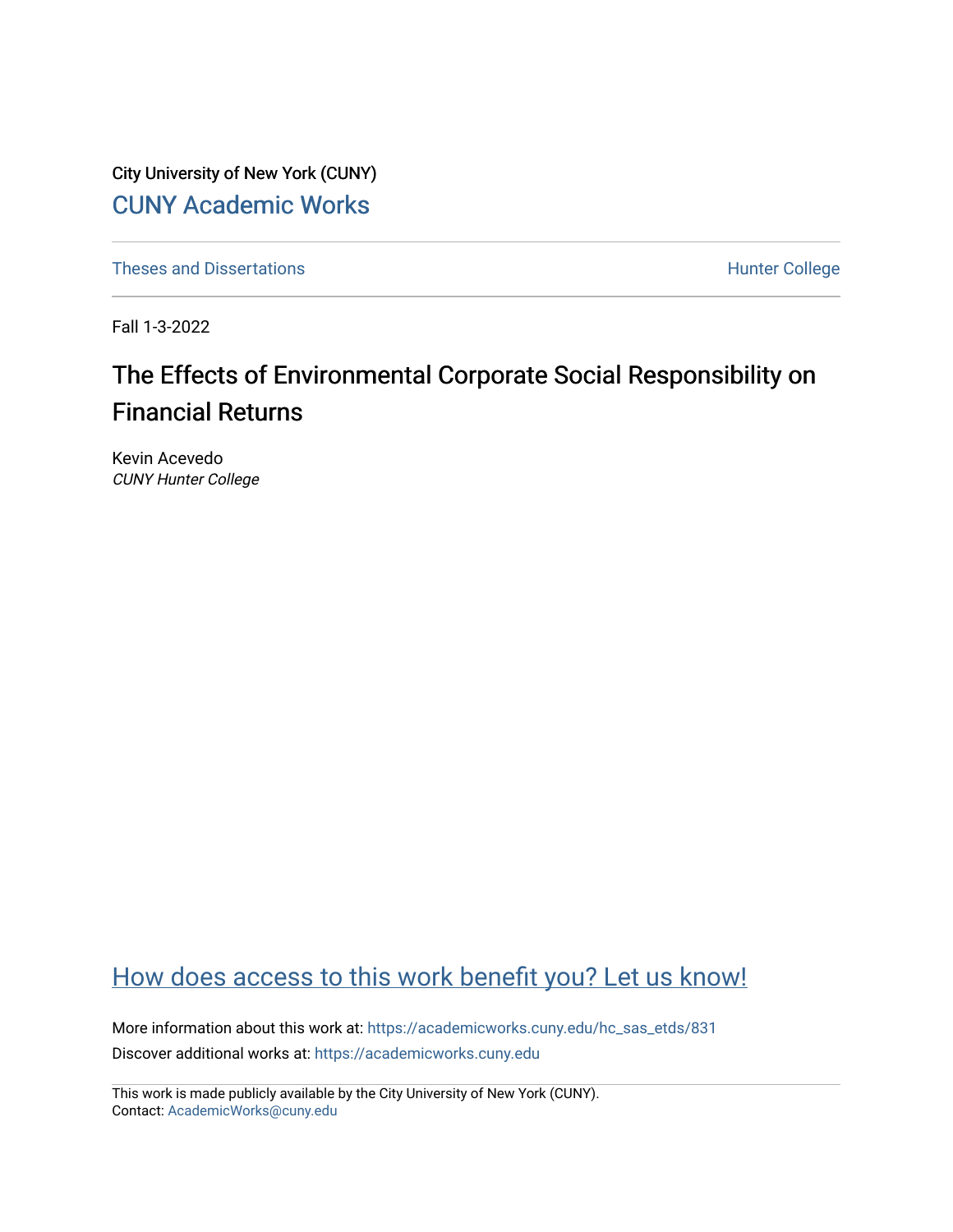## The Effects of Environmental Corporate Social Responsibility on Financial Returns

by

Kevin Acevedo

Submitted in partial fulfillment of the requirements for the degree of Master of Arts Economics, Hunter College The City University of New York

2022

1/3/2022 Ingmar Nyman Date Thesis Sponsor

1/3/2022 Devra Golbe Date Second Reader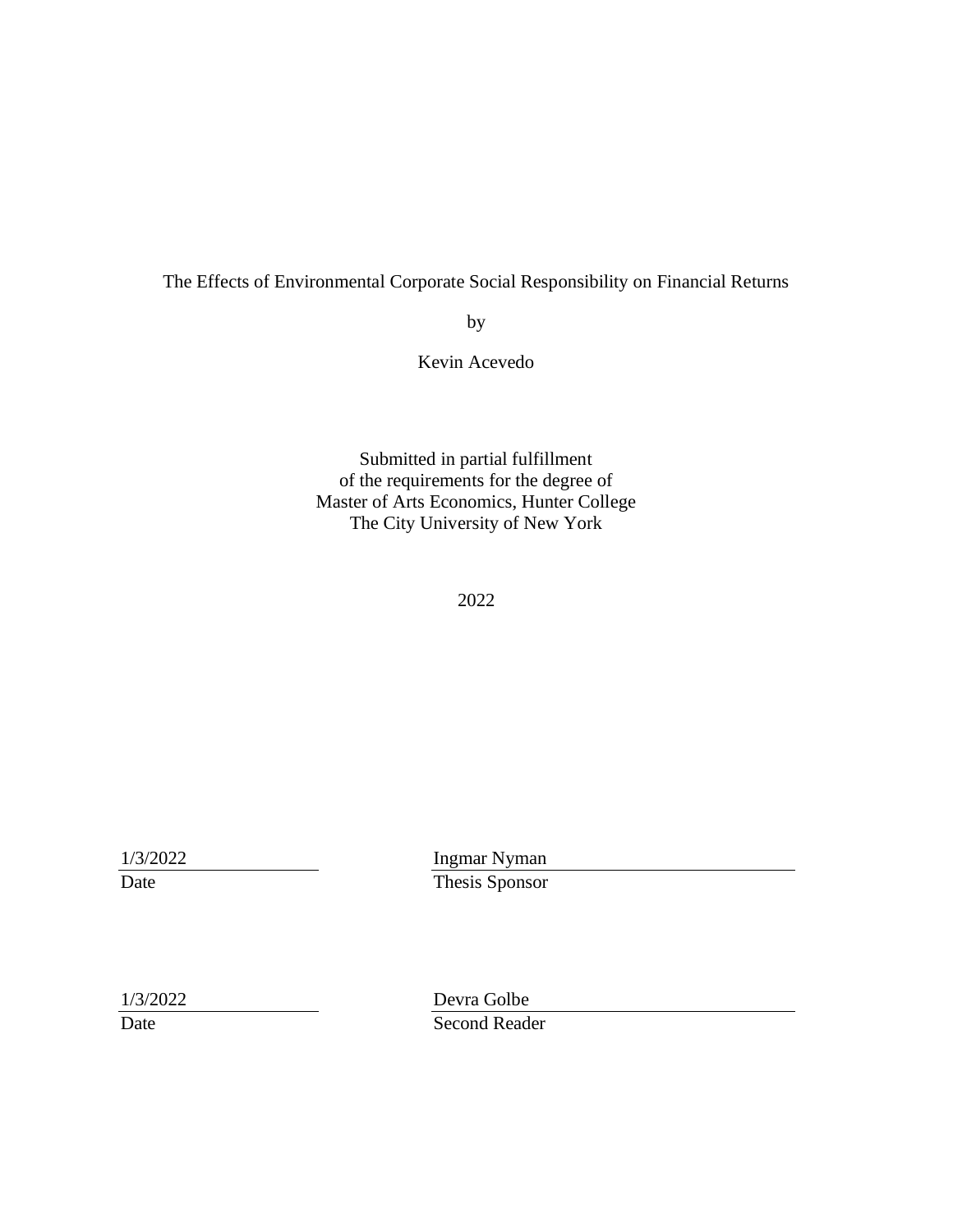## **Contents**

|                         | 1 Introduction             | 3                       |
|-------------------------|----------------------------|-------------------------|
|                         | <b>2</b> Literature Review | $\overline{\mathbf{4}}$ |
| $\mathbf{3}$            | <b>Methodology</b>         | 7                       |
| $\overline{\mathbf{4}}$ | <b>Data</b>                | 11                      |
| 5                       | <b>Results</b>             | 22                      |
| 6                       | <b>Discussion</b>          | 27                      |
| 7                       | <b>Bibliography</b>        | 28                      |
| 8                       | <b>Appendix</b>            | 30                      |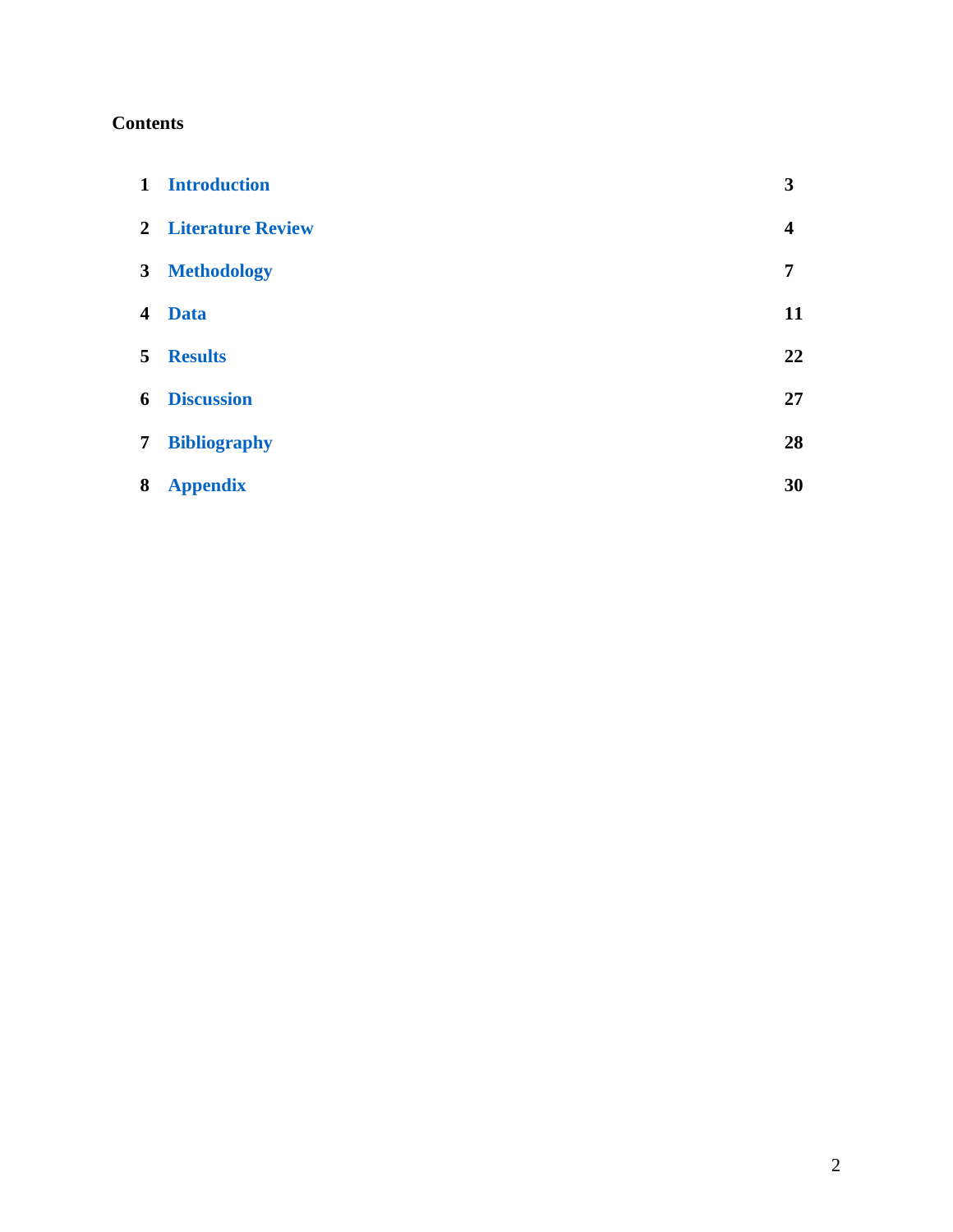#### **Abstract**

A major issue concerning companies is global warming and the impact that firms have on the environment. Companies are taking steps towards sustainability, but it is unclear if sustainable business practices are beneficial to companies' financial performance. This paper examines the effect of environmental corporate social responsibility (CSR) of Fortune 250 companies on financial performance. The analysis reveals significant effects on financial performance, but they are inconsistent and hard to interpret.

Keywords: Environment, Corporate Social Responsibility, Financial Performance

## <span id="page-3-0"></span>**1 Introduction**

Companies often have business practices that are damaging to the environment. They extract raw materials, pollute the air, contaminate bodies of water, and damage natural habitats. As the threat of a global environmental crisis rises, businesses have transitioned to strategies that emphasize environmentally conscious practices and reduce their carbon footprint (Deloitte 2019). Governments and corporations have been moving towards more sustainable business practices. In 1990, the U.S. Environmental Protection Agency (EPA) enacted the Pollution Prevention Act with the purpose of reducing pollution. The EPA also enforces environmental laws through the judiciary system, and violators usually pay a penalty fine (US Environmental Protection Agency n.d.). EPA certified firms have shifted their behavior towards more responsible behavior. Corporate Social Responsibility (CSR) can improve firms' competitiveness and their future performance (Flammer 2015). For example, in 2007, Marks and Spencer started a CSR program with the goal of becoming "the world's most sustainable major retailer" (MIT Sloan School of Management 2012). Five years after starting the program, the company saw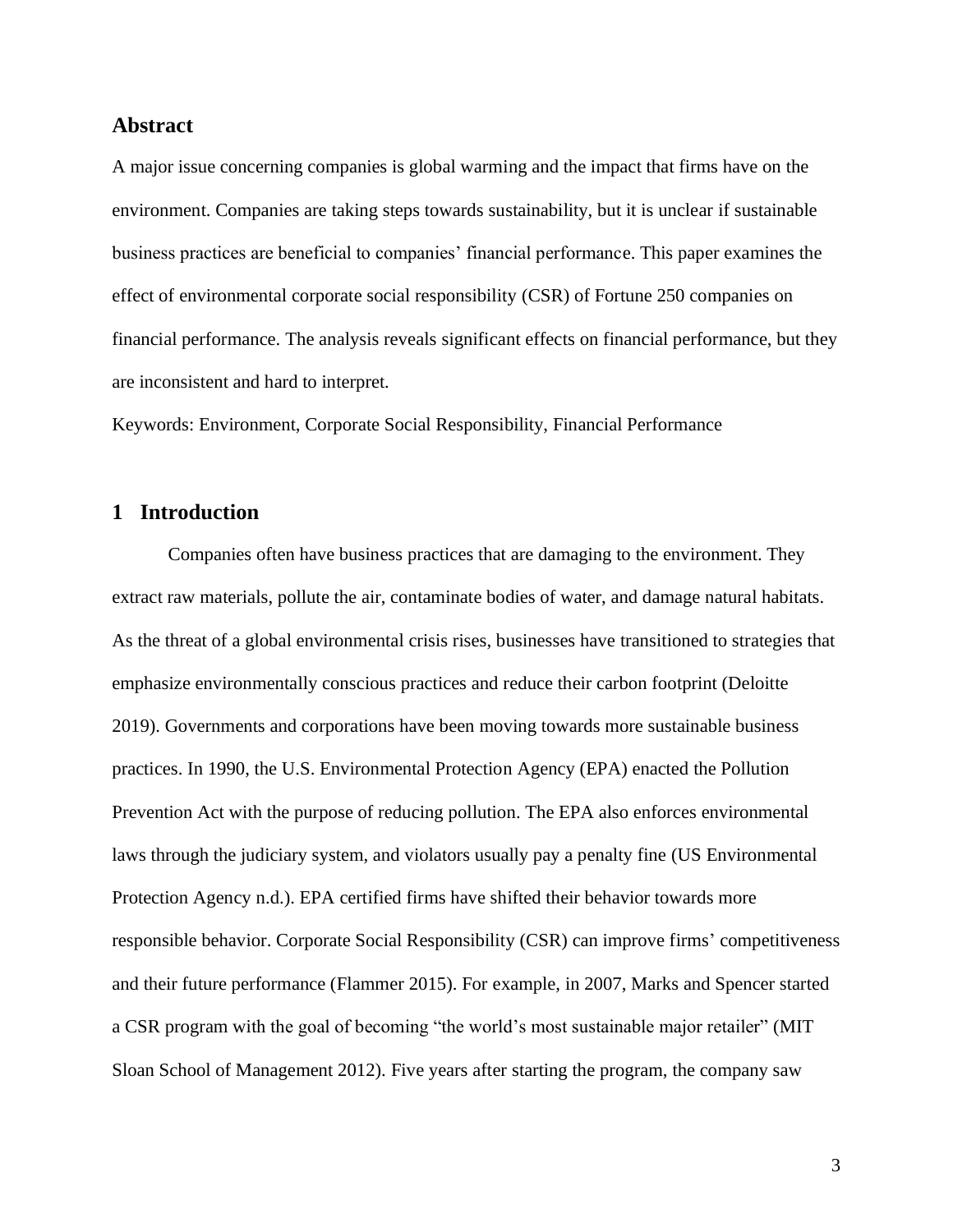significantly higher financial performance. As CSR becomes more common among companies, it raises questions about whether companies make environmentally conscious decisions solely for the sake of the environment or for financial gains.

This paper aims to answer whether firms' environmental strategies correlate with their financial performance. In this paper, I measure environmental social corporate responsibility by the vote share in favor of proxy proposals. Proxy proposals are put forward by and voted on by shareholders at annual shareholder meetings. The vote is nonbinding to company management. Voting support for proposals related to sustainability has consistently increased in the last few years (Tonello 2018). Financial performance is measured using abnormal returns, which are the returns that are different from expected returns. Abnormal returns are calculated using a theoretical model of expected returns and data from financial markets.

The results of the analysis show that environmental corporate social responsibility has a statistically significant effect on financial performance, though neither a consistent nor convincing effect. Though some years show a significant effect, those years are generally adjacent and with opposite signs, suggesting that these changes in financial performance may not be due to CSR, but rather to unusual economic conditions or other omitted factors. Overall, I find no consistent link between CSR and profitability.

## <span id="page-4-0"></span>**2 Literature Review**

The relationship between CSR and financial performance has been a growing theme in research. The ideal study would evaluate the financial performance of two random and nearly identical portfolios with the only thing distinguishing them being their environmental performance (Flammer 2015). My design is closest to Flammer's (Flammer 2015). We both use the same proxy for CSR. However, she runs an event study using a regression discontinuity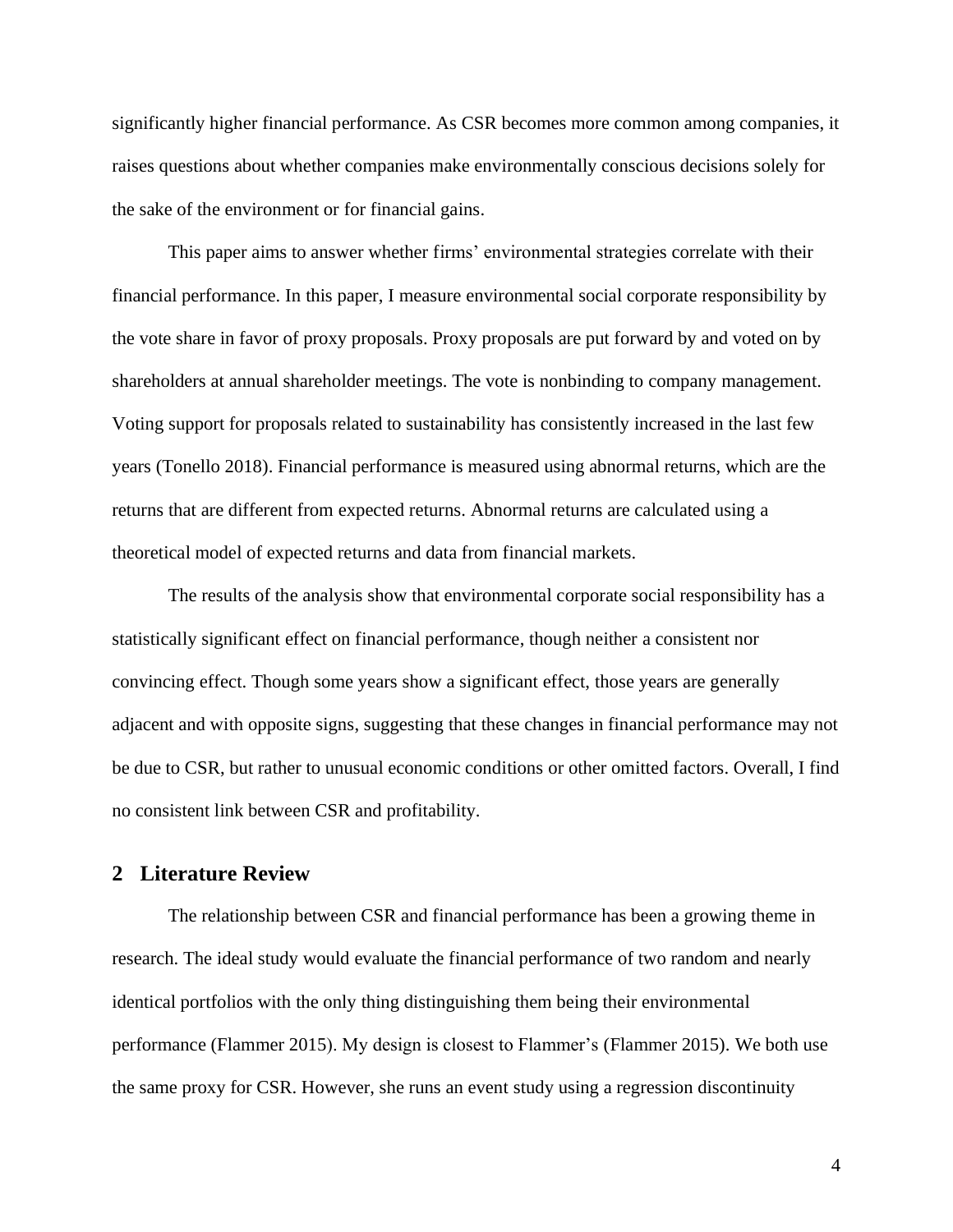design (RDD). Her key indicator variable is a binary, pass or fail, variable. Her dependent variable is abnormal returns. The effect of CSR on abnormal returns is shown by discontinuity at the "victory margin." Her results show that votes that are non-close (have a greater than  $\pm 10\%$ ) victory margin) have abnormal returns that are "virtually zero." This is likely a result of these votes being expected and thus already reflected in the markets.

Proxy proposals are nonbinding, in other words, a firm does not need to make any changes if a proposal receives higher than a 50% vote share. To establish randomness among her sample observations, Flammer argues that a proposal that receives 51% is no different than one that receives 49%. She finds that a proposal that passes the threshold by a narrow margin yields significant abnormal returns. Additionally, she estimates that proposals that pass and are implemented yield even higher abnormal returns (Flammer 2015). She finds that passing "CSR proposals have a 52% probability of being implemented," telling us that even though they are nonbinding, they affect shareholder value (Flammer 2015).

Li Cai and Chaohua He analyze the relationship between environmental responsibility and long run stock returns (Cai and He 2014). They use the Kinder, Lydennerg, Domini & Co. (KLD) environmental rating to measure short-term and long-term environmental performance. The KLD score includes information on firms' environmental strengths and concerns. It "provides an overall company [Environmental, Social and Governance] rating – a seven-point scale from 'AAA' to 'CCC'" (MSCI 2021, p. 4). Additionally, it "provides scores and percentiles indicating how well a company manages each key issue relative to industry peers" (MSCI 2021, p. 4). It is updated every February, May, August, and November. Using a Carhart four factor model and Fama-Macbeth regression estimates, the authors measure abnormal returns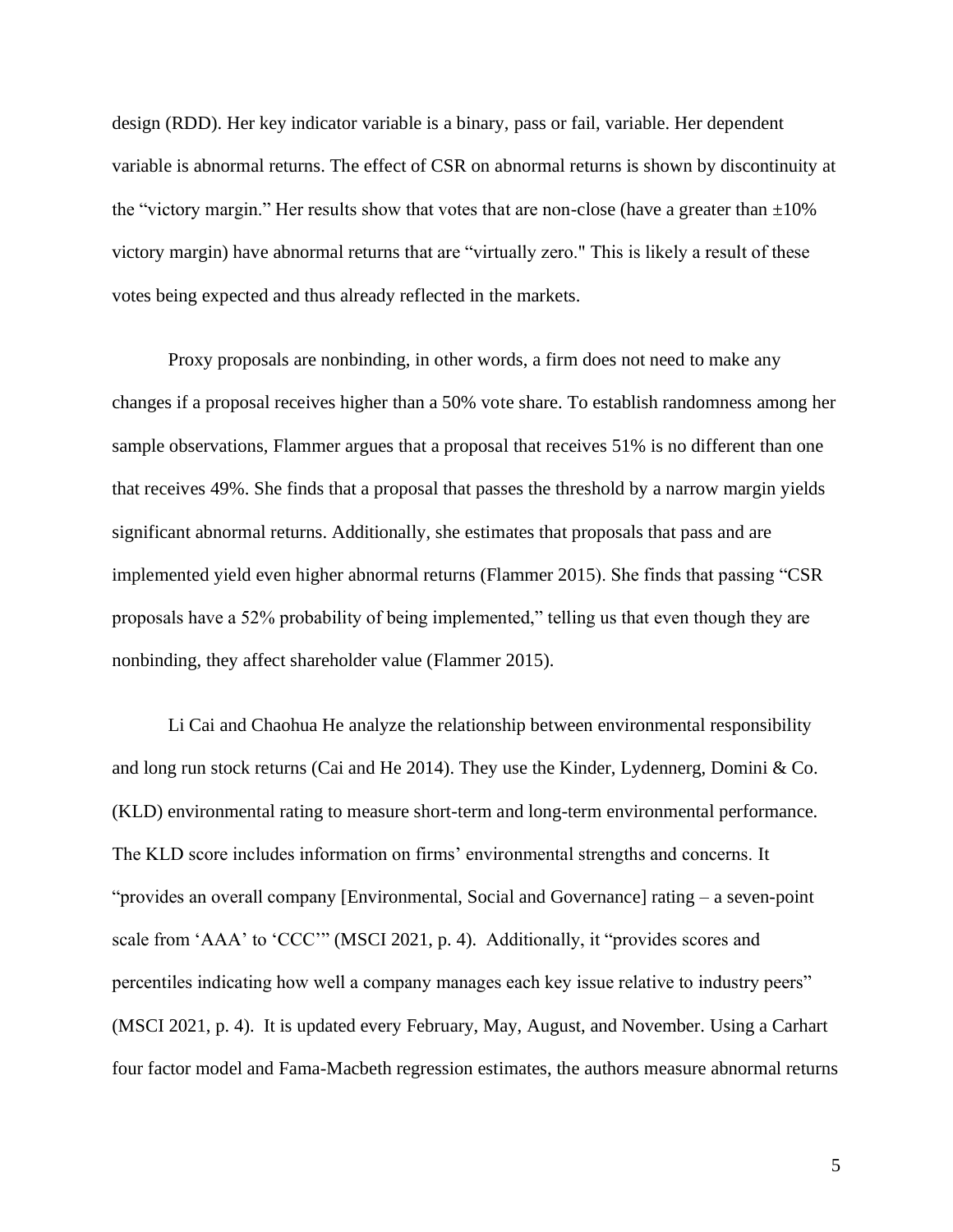in various time intervals; the factors are market return minus the risk-free rate return, high minus low, small minus big, and momentum (Cai and He 2014, p. 617). They measure the correlation from 1992 to 2012, a total of 21 years. Though their results vary across time intervals, Cai and He find that an environmentally responsible portfolio has significantly higher abnormal returns after six years, but not over the shorter intervals more typical in these kinds of studies. (Cai and He 2014, p. 626). As a control group, they run the same analysis on a portfolio of environmentally irresponsible firms and find no significant abnormal returns. They test their results for robustness by analyzing different portfolio weighting schemes and winsorizing their data.

The strength of this analysis is that it tries to compare two nearly identical portfolios that differ in their environmental performance. However, it relies on the robustness of the KLD environmental rating. Variables used to create the KLD rating are binary. Applying KLD data, which is nonmetric, to a metric model such as theirs is not appropriate. Additionally, KLD ratings ignore industry differences (Hatten et al, 2020). Their results rely on efficient markets, which depends on smaller windows. Their results for smaller windows are insignificant. For my study, I use an independent variable that is a different measure of CSR and is not subjective.

Stephen Brammer and his coauthors analyze the relationship between firms' social performance and their financial performance using a portfolio approach. They use multiple social indicators, one of them being environmental performance, to categorize firms. They use the EIRIS Sustainability Rating to measure environmental performance (Brammer, Brooks, and Pavelin 2006). Using a Fama-Macbeth model, they run cross-sectional regressions on time-series for each of the social indicators to measure financial performance. A time-series cross-sectional study uses repeating units of observations that occur in a time series, where the units of

6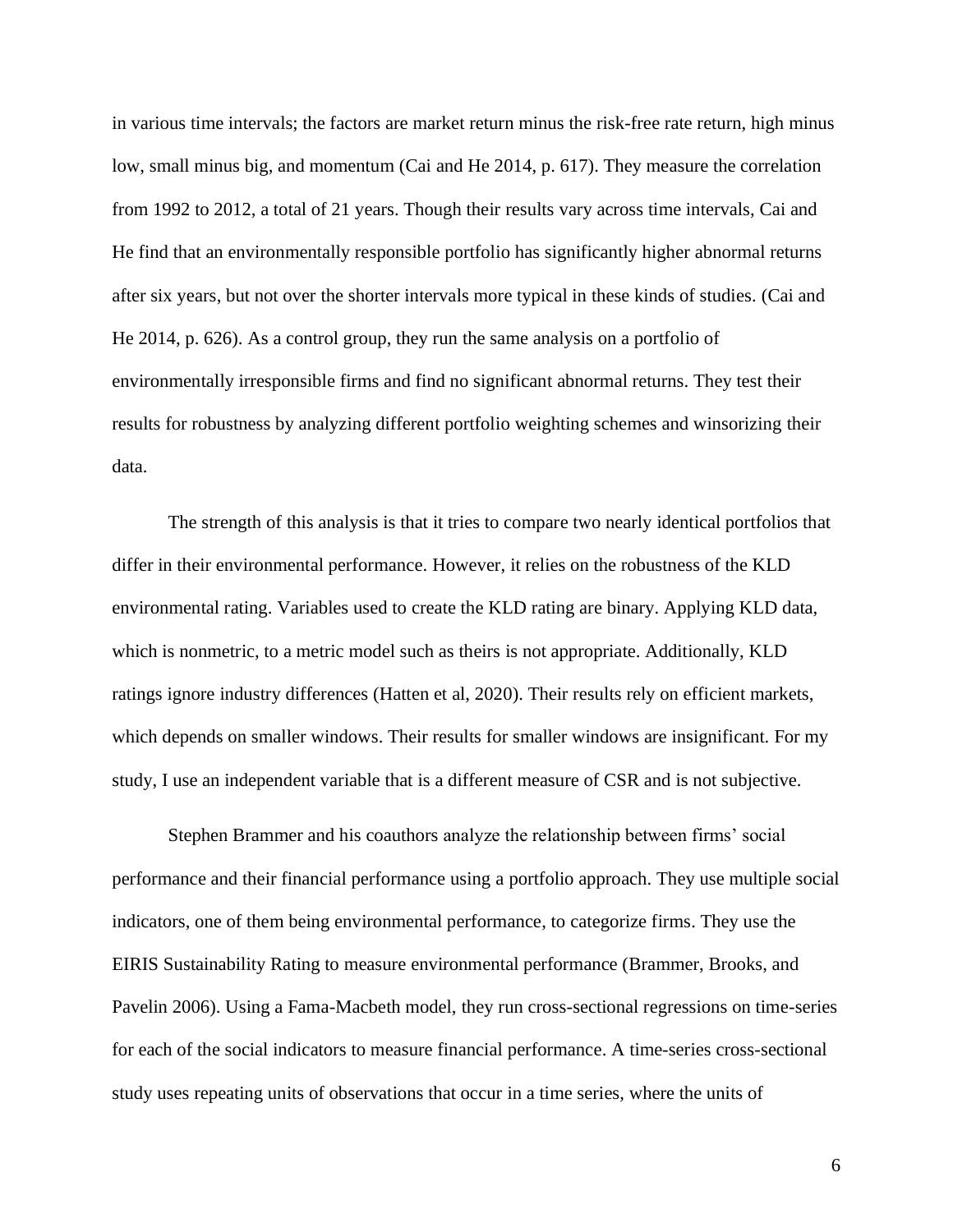observation are measured and analyzed (Beck 2001). The study concludes that environmental performance is negatively correlated with returns. Firms with higher social performance have lower returns, and firms with the lowest possible social performance score outperform the market. The EIRIS Sustainability Rating is updated continuously rather than discreetly, so their methodology cannot be designed as an event study. As their concluding statement, they encourage researchers to "conduct event studies to examine in a time-series context the impact on its share price of a change in corporate social policy by a firm" (Brammer, Brooks, and Pavelin 2006, p. 115). An event study is useful in this context because it can estimate any differences in financial performance that occur directly after a change in a firm's environmental position.

Existing literature on this topic contains a mix of results. There may be theoretical reasons for this. Firms with high environmental performance may have a competitive advantage over other firms and they may have stronger leaders, which leads to stronger financial performance. On the other hand, firms with high environmental performance may invest money in such a way that does not prioritize shareholder value. Environmental responsibility is expensive and can cost the firm a lot of money. Moreover, identifying a link between CSR and financial performance also poses empirical challenges. It is possible that if environmental performance correlates with high financial performance, it takes years to come to fruition. Additionally, other economic factors could obscure the relationship.

#### <span id="page-7-0"></span>**3 Methodology**

This paper aims to analyze the effect of firms' environmental CSR proposals on their financial performance. It will not try to answer why initiatives affect financial performance, but rather, will try to establish whether a correlation between the two exists. The main model,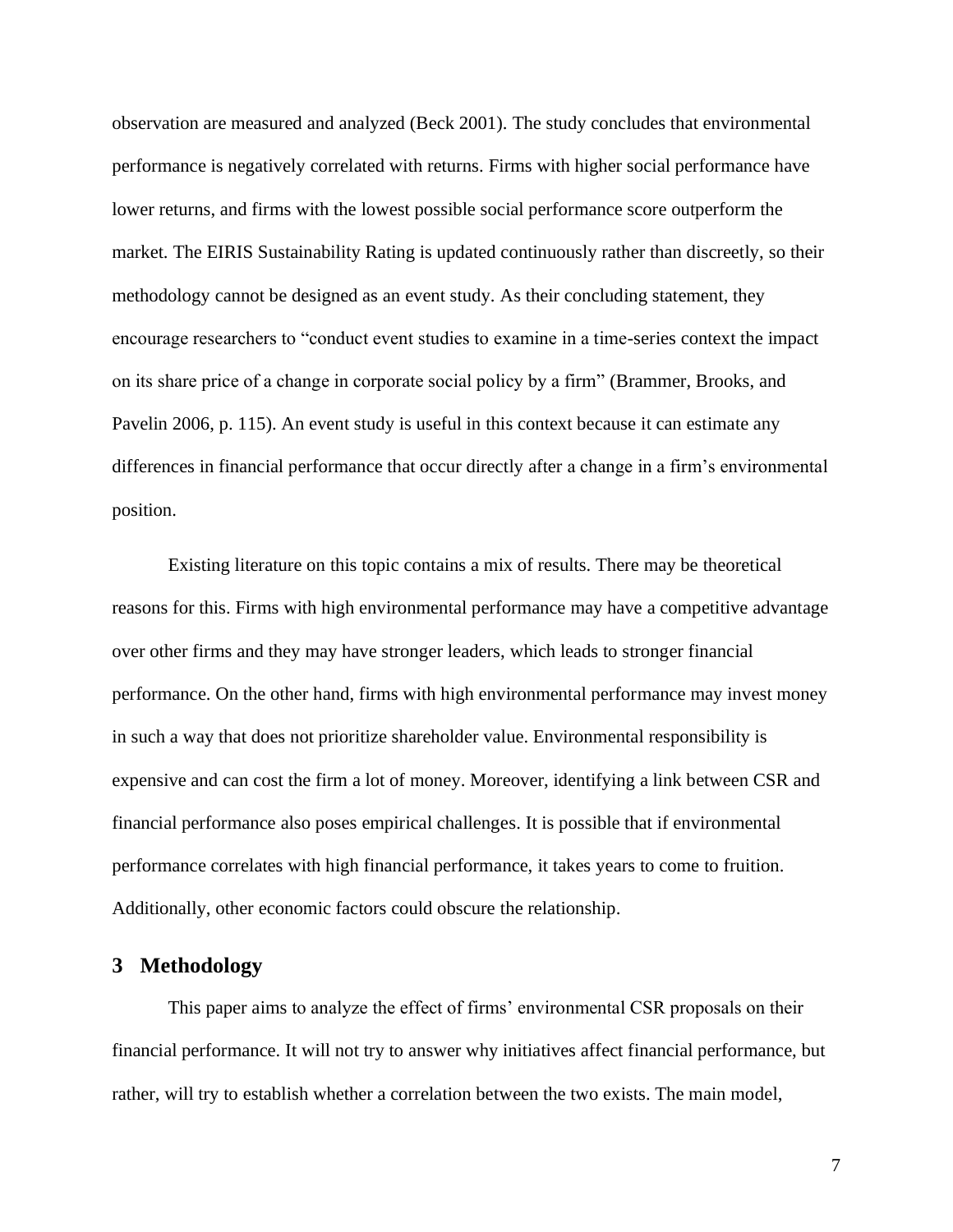equation 1, is a cross-sectional model of cumulative abnormal stock returns as a continuous linear function of the proxy proposal vote share (of the total votes cast), dummy variables for year fixed effects, and variables capturing interaction between year and vote share. The unit of observation is a firm-proxy proposal pair, which constitutes the event. Abnormal return is used as the measure of financial performance because it captures how the firm's return diverges from its expected return, thus accounting for other determinants of the firm's profitability. The abnormal return, which is the dependent variable,  $R_{\alpha}$ , is accumulated over the event window around the event. I use year fixed effects because they allow abnormal returns to vary over time and in hopes that they account at least partially for unobserved variables. The interaction dummies allow for the vote share to affect abnormal returns differently in each year, to account for the possibility that its effect on financial performance varies over time. For every proposalyear observation, there are 14 year dummy variables (yeart) and 14 year dummy variables that interact with vote share. I use 2006 as the base year.

$$
CAR_t = a + \beta_1 \nu oteshare + \sum \delta_t \nu ear_t + \sum \gamma_t \nu oteshare \times \nu ear_t + \varepsilon
$$
 (1)

$$
\frac{\partial R_a}{\partial \ votpsilon \sin r} = \beta_1 + \sum \gamma_t \times \text{year}_t \quad (2)
$$

My primary concern is the marginal effect (equation 2) of vote share on abnormal return, given by the total derivative of abnormal return with respect to vote share. Taking the derivatives, we see that the marginal effect is given by the coefficients of vote share and the coefficients of the interaction terms times the year dummy. For example, for a proposal that was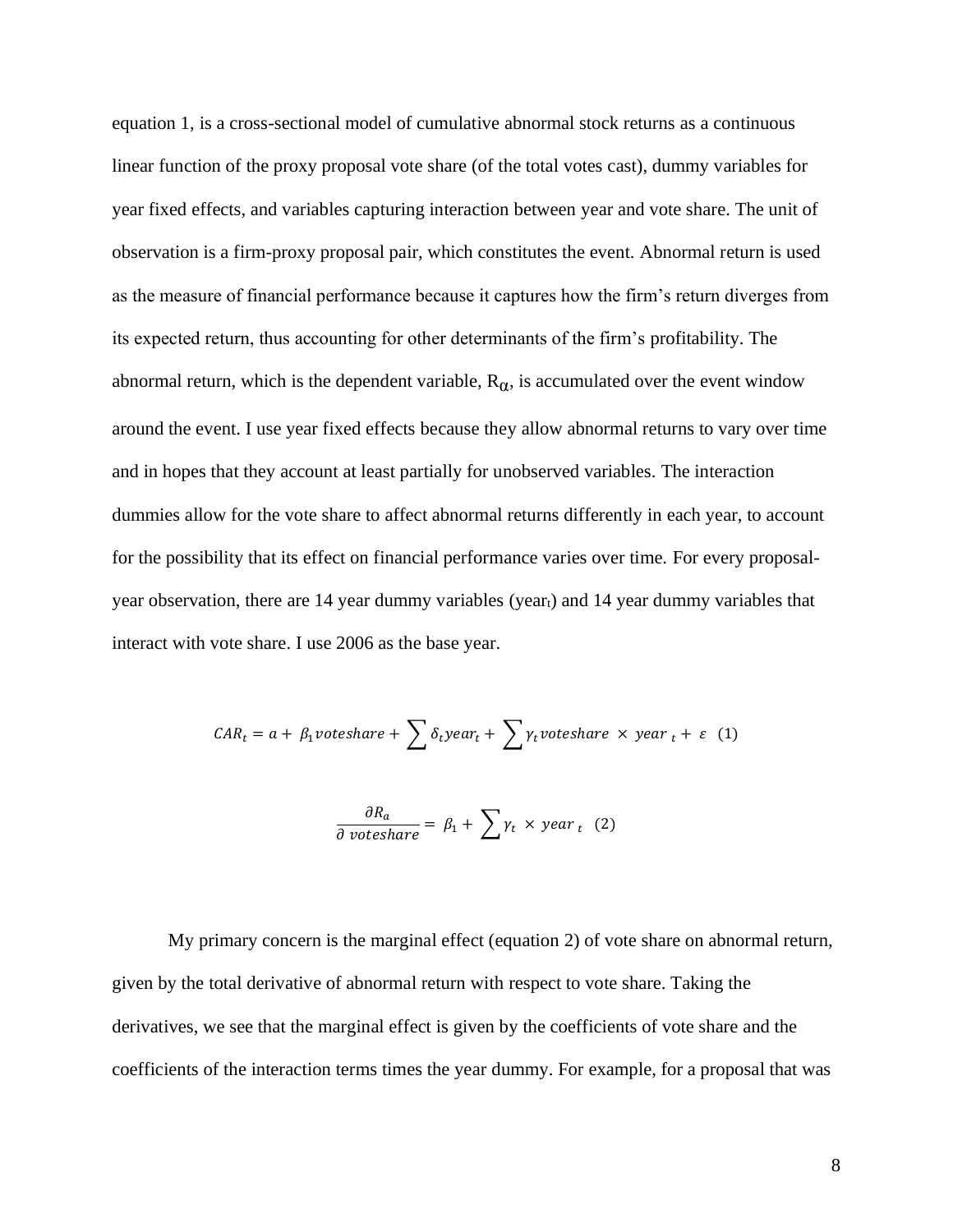voted on in 2010, the year dummies will be zero for each observation except for the one that represents the year 2010. For any given proposal, there is one year term and one interaction term that is non-zero.

Proxy proposals provide insight into risks that companies face due to climate change and their progress in mitigating those risks. When management is not acting on behalf a significant share of shareholders, those shareholders can voice their opinion in the form of a proxy proposal. A low vote share may indicate that voting shareholders feel that management is doing a sufficient job. Environmental proposals that receive a lot of votes may pose a risk to shareholders because they indicate a conflict between shareholders and management in addition to any business changes that the proposals entail. On the other hand, they may also give confidence to the shareholders who agree with the proposal. The explanatory variable is not a direct indicator of an environmentally conscious firm, rather, it indicates that a firm is facing pressure to change its business in an environmentally conscious manner.

This paper analyzes changes in abnormal returns using four prediction windows: one week past the event, one week past the event with a three-day information leak window preceding the event, one month past the event, and one month past the event with a one-week information leak window. The purpose of this is to reveal correlations that may occur across different periods. Business decisions such as environmental initiatives are expected to impact a firm's finances. If financial markets are efficient, any new information is immediately reflected in the share price. Relying on this assumption, Flammer measures its effect on financial performance on the day on which a proxy proposal is voted on (Flammer 2015). However, to the extent that the workings of financial markets deviate from the assumption of market efficiency, there may be a lag in the response. Therefore, I use two longer periods after the vote over which

9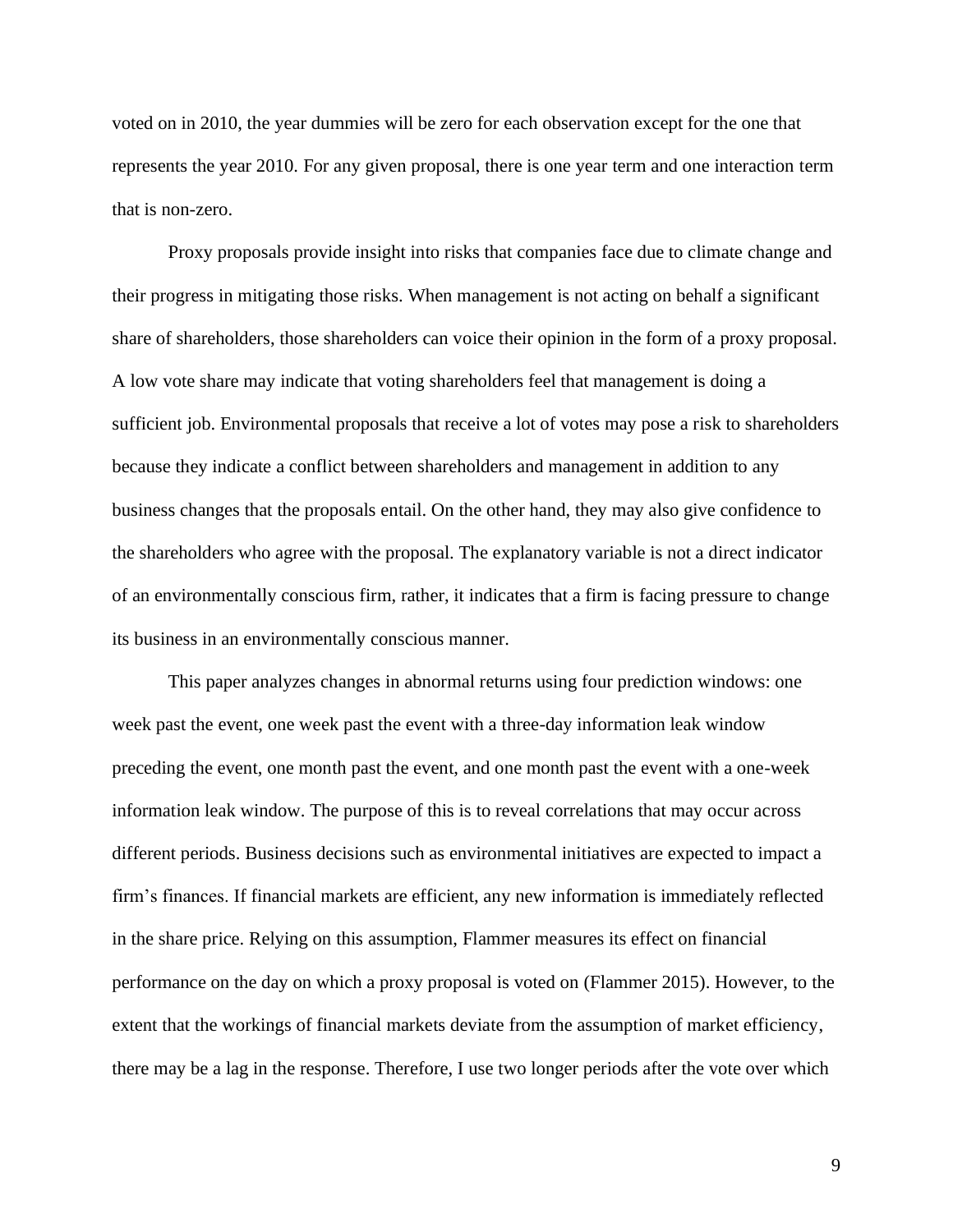to measure financial performance. To account for information leakage, I use a window preceding the event as shareholders may anticipate the outcome of a vote before the shareholder meeting is held and act accordingly. This window will capture any effect prior to the vote.

There are several theoretical asset pricing models that can be used to estimate expected returns, which in turn are used to calculate the dependent variable, cumulative abnormal returns. The Fama and French (FF) Three Factor Model is an expansion of the Capital Asset Pricing Model (Fama and French 1993). CAPM uses market risk as the only factor in pricing assets. Based on empirical evidence, the FF model adds two factors as determinants of asset pricing: size and book-to-market value. It models the return on an asset above and beyond the risk-free return as a linear function of three variables: the market risk premium, Small Minus Big, and High Minus Low (equation 3). The market risk premium is the market return minus the risk-free return. Investors risk a loss when investing in markets and this factor measures returns that are in excess of the risk-free rate. A diversified portfolio of small stocks outperforms a diversified portfolio of big stocks over time. The Small Minus Big factor captures excess returns that firms enjoy by being small rather than large. Book-to-market value is a firm's common shareholder equity relative to its market capitalization. Firms with higher book-to-market values, value stocks, outperform those with lower book-market value, growth stocks. The model uses the High Minus Low factor to capture the higher profitability of high book-to-market firms.

To estimate the coefficients of the Fama-French Three factor model for each firmproposal pair, I use historical daily stock market price data and create a three-year long estimation window. The estimation window spans from three and a half years preceding the date of the proposal to six months preceding the date of the proposal. The left-hand side of Equation 3 is the actual return of a security minus the risk-free return (Rs - Rrf). The right-hand side consists

10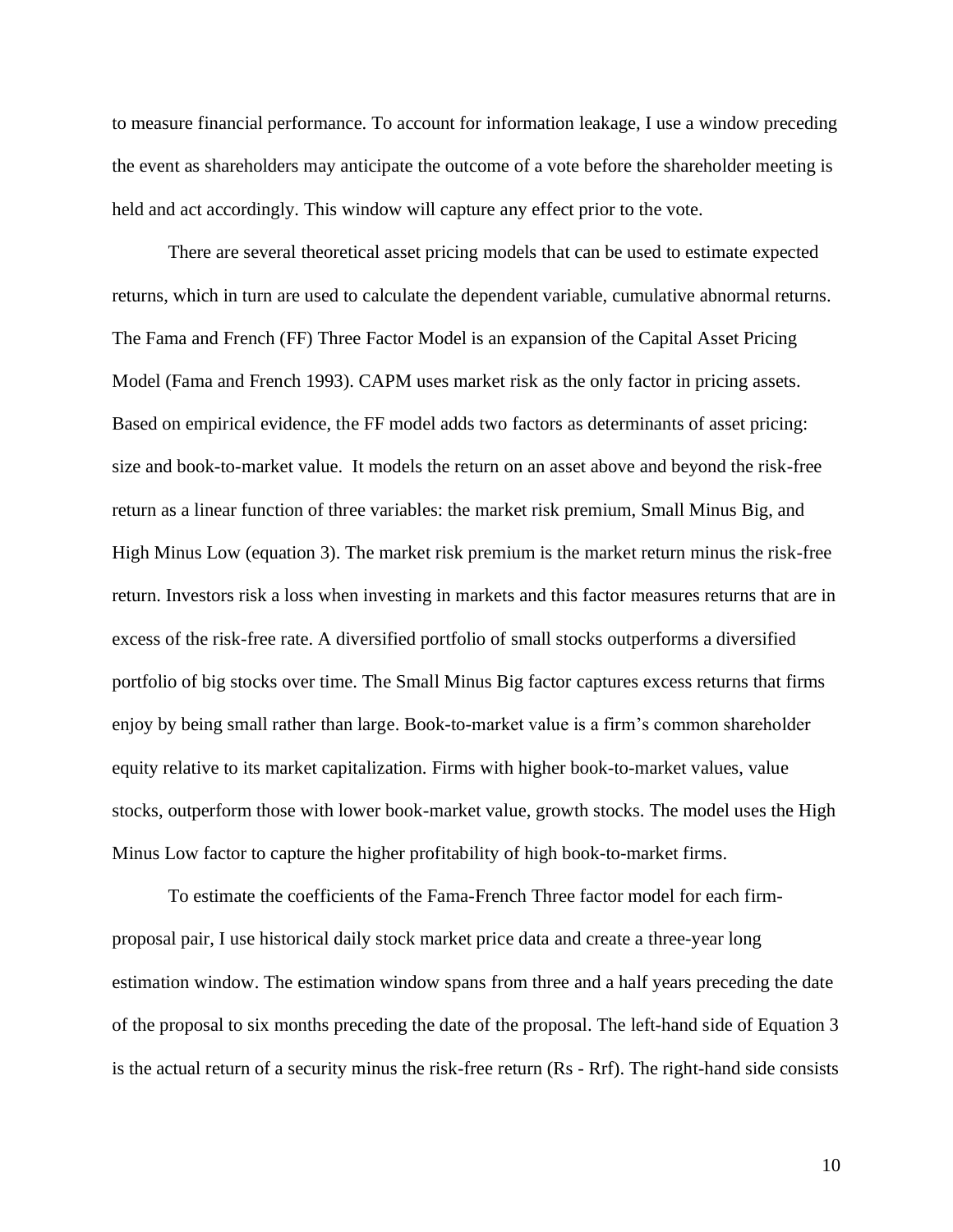of the three factors and their betas, market risk premium (Rm − Rrf), Small Minus Big (SMB) and High Minus Low (HML). All in all, this time series analysis generates for each of the 304 firm-proposal pairs a set of four estimated parameters,  $\hat{\alpha}, \beta_1, \beta_2, \beta_2$  $\hat{\alpha}, \hat{\beta}_1, \hat{\beta}_2, \hat{\beta}_2$ , which I then use to predict the return around each proposal.

$$
R_S - R_{rf} = \alpha + \beta_1 (R_m - R_{rf}) + \beta_2 SMB_t + \beta_3 HML_t + \varepsilon (3)
$$

After estimating the Fama and French coefficients, which are represented by the alpha and betas in equation 3, I use them to calculate abnormal returns for each firm-proposal unit of observation accumulated over the event window. The daily predicted return  $\widehat{R_p}$  is calculated using the estimated coefficients and the FF factors in Equation 4.

$$
\widehat{R_p} = \widehat{\alpha} + \widehat{\beta_1} (R_m - R_{rf}) + \widehat{\beta_2} \, SMB_t + \widehat{\beta_3} \, HML_t \, (4)
$$

Abnormal daily returns  $AR_t$  are calculated by subtracting predicted returns  $(\widehat{R_p})$  from actual returns (Rs). Once abnormal returns are calculated for each firm-proposal, they are accumulated over the observation window to create the dependent variable, cumulative abnormal returns (CAR).

#### <span id="page-11-0"></span>**4 Data**

Shareholders vote on proxy proposals at their annual shareholder meetings. Proxy proposals are published by the SEC under "Proxy (annual meeting) and information statements" and are typically available for five to ten years after publication (US Securities and Exchange Commission 2017). This statement is published separately from a firm's 10-K or 10-Q quarterly reports. Shareholders have the right to express and vote on matters that impact companies in which they own shares. "The proxy voting process is a primary way for shareholders to learn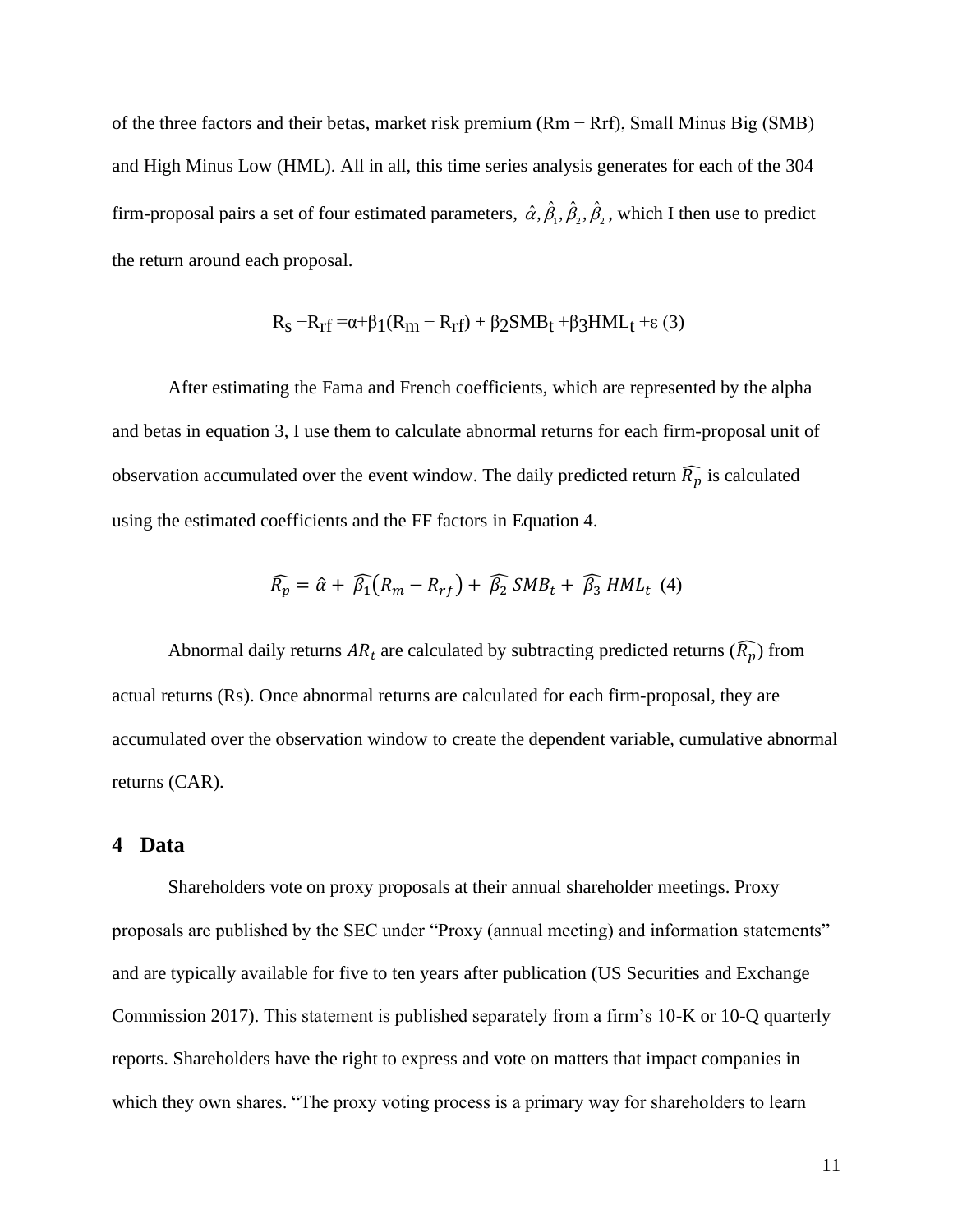about matters to be decided at companies in which they have invested, make their views known to company management, and participate effectively at an annual or special meeting" (US Securities and Exchange Commission 2017, p. 1). A group of shareholders develops a statement about something they believe impacts shareholders and proposes an action that the company should take. Shareholders use qualitative and quantitative evidence to convince other shareholders to vote in favor of the proposal. Following the shareholders' proposal, the board of directors provides a statement where they present their position on the proposal with evidence and the firm's current standing and progress on the matter. Proposals are nonbinding, so companies are not required to act upon them.

Environmental proposals follow a recurring theme. Most proposals are shareholders requesting that the company publish a single report or an annual report about the current position, the risks involved, and their plans regarding a particular matter related to the environment. The second most prevalent proposal after reports is shareholders requesting that the company set certain targets with timelines regarding their environmental policies. The following is from a proposal that shareholders of Dominion Energy put forward, which received a relatively high vote share of 48% (US Securities and Exchange Commission 2017, p. 60 - 61).

*Shareholders request that Dominion Resources, with board oversight, publish an assessment (at reasonable cost and omitting proprietary information) of the long-term impacts on the company's portfolio, of public policies and technological advances that are consistent with limiting global warming to no more than two degrees Celsius over pre-industrial levels.* 

Shareholders proposed that the company publish a report about their current position on global warming and how that may affect shareholders. The high vote share tells us that share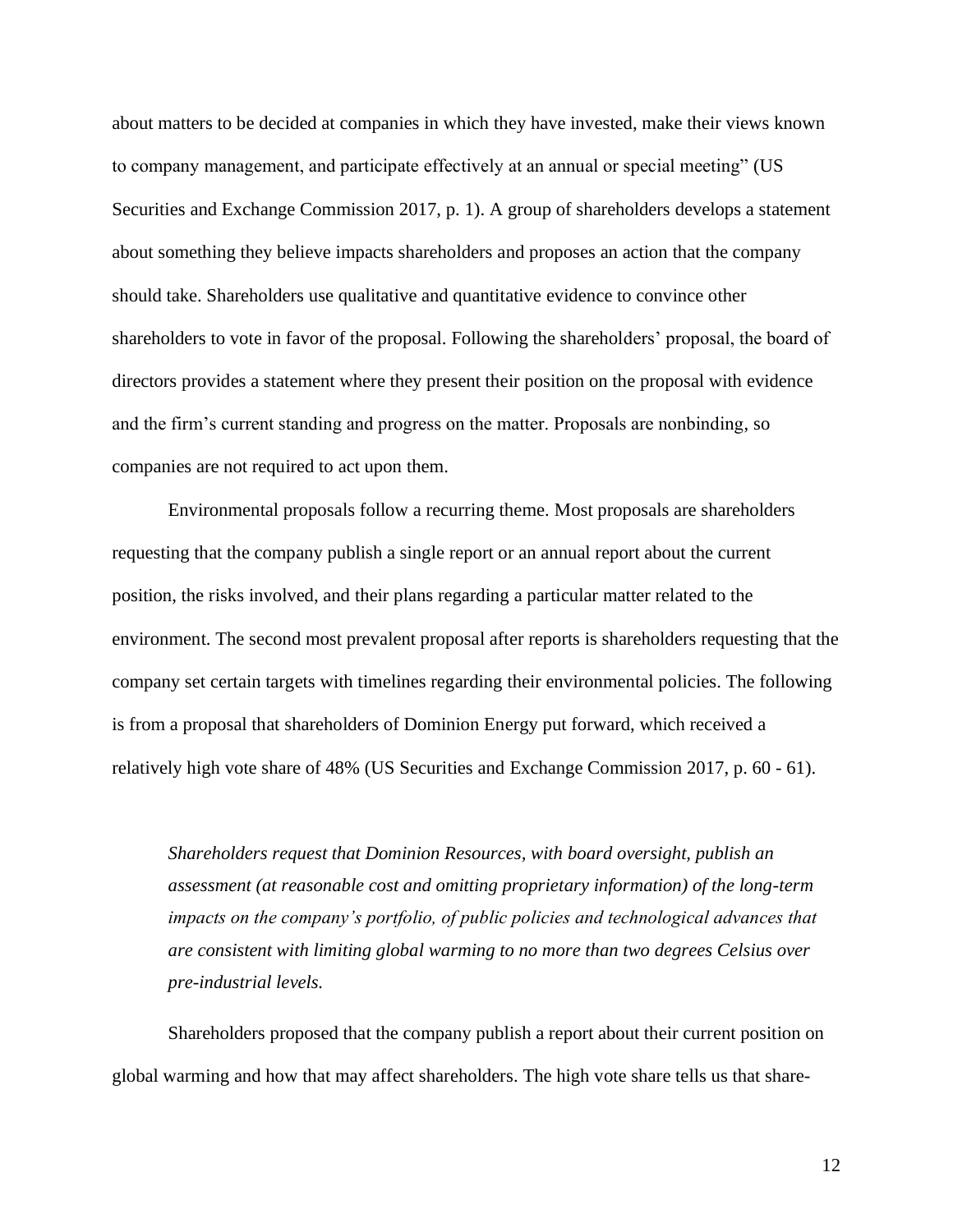holders believe that they are not well informed on the risks that climate change poses on Dominion Energy, and it implies that the company is likely not well prepared for those risks. In the proposals that make up my sample, the board of directors for the respective firms recommend that shareholders vote against them. They argue that the company is doing everything in their power to address the issue while also optimizing shareholder value. The board of directors' responsibility to shareholders demands that they act in the best interest of their shareholders. The board of directors of Dominion Energy wrote the following in their counterstatement.

*Preparing a separate report as requested by the proponents, analyzing the potential public policy and technological changes that may occur over the next 25 years relating to a global initiative, would not only take additional time and corporate resources and substantially duplicate existing efforts, but result in some speculation with little value.* 

Dominion Energy's board used the company's recent achievements, the information they already make available to shareholders regarding their climate change strategy, and current government policies to counter the proposal. Even with a strong counter argument, nearly half of the voting shareholders voted in favor of this proposal, agreeing that company resources should be used to address this issue.

Almost all proxy proposals take on a similar format as the example above. For more examples, refer to the appendix. Proxy proposals offer useful data to measure firms' environmental and social practices. Corporate Social Responsibility (CSR) proposal data, which includes company name, industry, proposal type, date of the proposal, and the title of the proposal, is downloaded from Proxy Monitor through the Manhattan Institute.<sup>1</sup> It tracks proposals from shareholder meetings from 2006 to 2019 from companies in the Fortune 250.

<sup>1</sup> https://www.proxymonitor.org/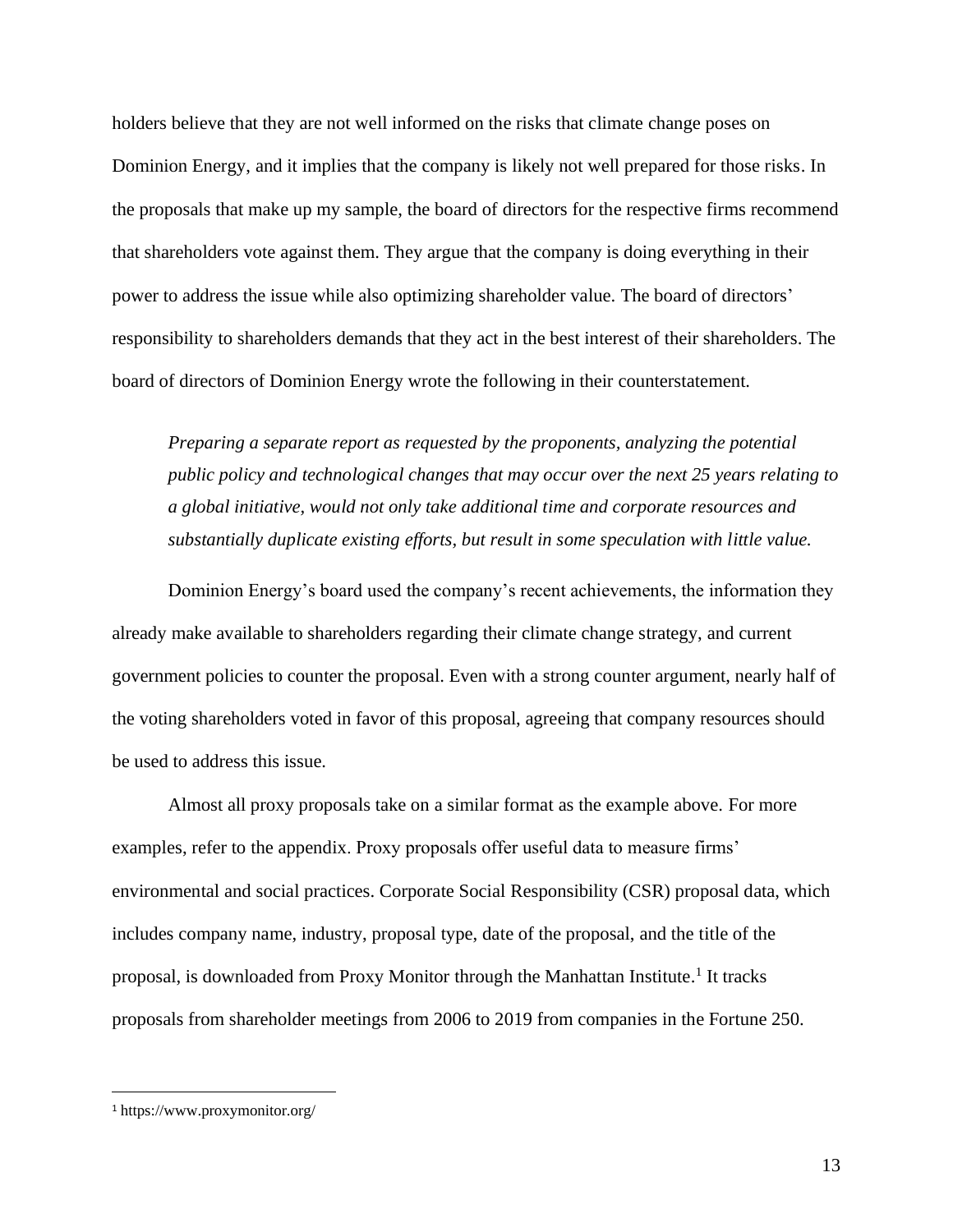There are a total of 1,080 proposals from 145 firms, 454 of which are environment related proposals and thus useful to this study. Some firms vote on more than one environmental proposal on the same date. When this is the case, I keep the proposal that received the highest share of votes at that meeting. Some meetings are held on weekends when markets are closed. These are treated as if they occurred on the following Monday when markets open. The data set includes 304 unique proposals, across 98 firms and 58 industries. Some of these proposals are repeating proposals from prior shareholder meetings. I will discuss this further below.

Shareholders can be categorized as individual investors or institutional investors. In 2020, across publicly traded companies in the U.S., institutional investors held 71% of shares, and their voting accounts for 92% of the shares they held. Individual investors held 29% of shares and their voting accounted for 28% of the shares they own (Broadridge Investor Communication Solutions 2020). "Only votes for and against a proposal are included in the calculation of the shareholder vote of that proposal" (Lesmes 2017, p.14). There is a clear disparity between institutional investors and individual investors in the share of votes that they cast.

Figure 1 shows the distribution of proposals across the years included in the sample. Of the 304 proposals, 24 received a vote share of 40% or higher, and 21 of those were in 2016 or later. The median vote share per year, shown in figure 2, steadily increases over time. This suggests that shareholders were recently considering the environment more than they were before.

Vote share is the percent that a proposal receives out of the total votes cast. The median proposal's vote share is 21%, and the mean vote share is 19%. Flammer has 2,729 CSR proposals in her sample; my sample has 304. She has more because she had access to larger databases, RiskMetrics and SharkRepellent (Flammer 2015, p. 2). Even though her study has a

14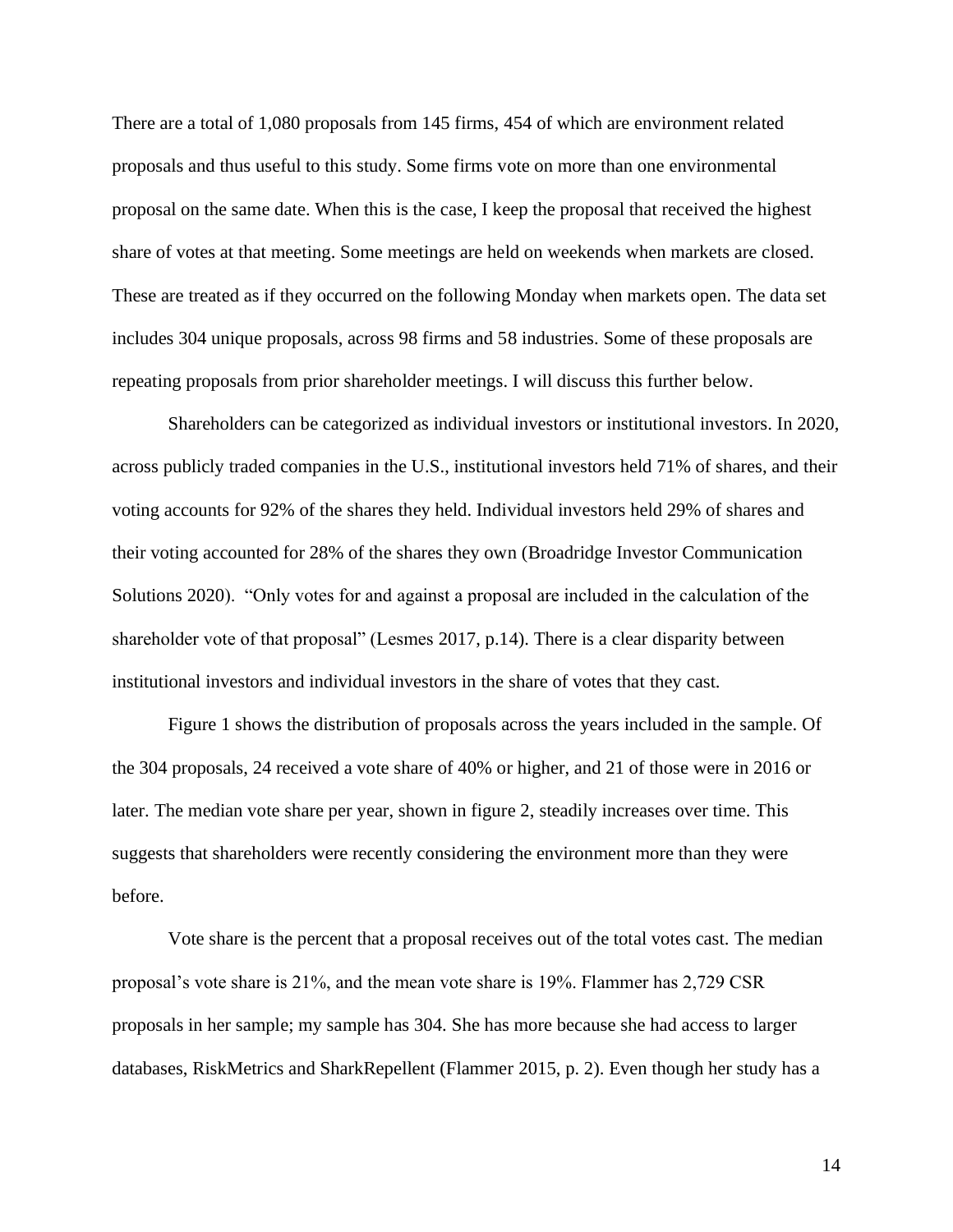larger sample size, the distribution of vote share is similar in both. The four most common industries in my sample are petroleum refining, electric services, retail eating places, and electronics, which have 46, 37, 14, and 13 proposals, respectively. These make up about a third of the data set. Figure 3 shows the distribution of votes for proposals. Most proposals, 76 out of 304, receive between a 5% vote share and 10% vote share. Only five proposals enjoy more than 50% support.

|                           | <b>Environmental Proposals</b> |
|---------------------------|--------------------------------|
| # of Proposals            | 304                            |
| # of Firms                | 98                             |
| Mean Vote Share           | 19.31%                         |
| Minimum Vote Share        | 0.53%                          |
| Median Vote Share         | 21.06%                         |
| <b>Maximum Vote Share</b> | 91.60%                         |

## **Table 3. Summary Statistics**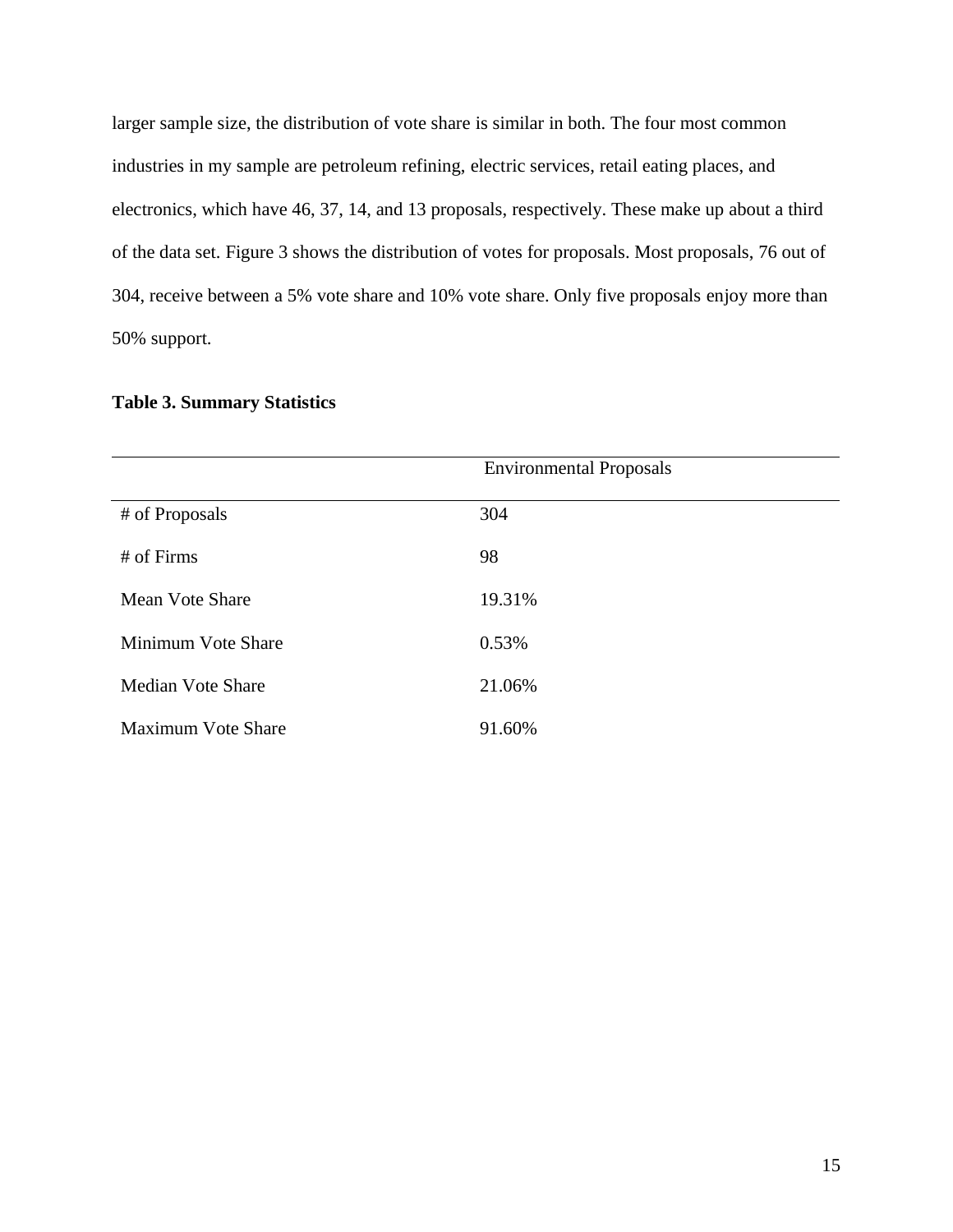



**Figure 2. Median Vote Share by Year** 

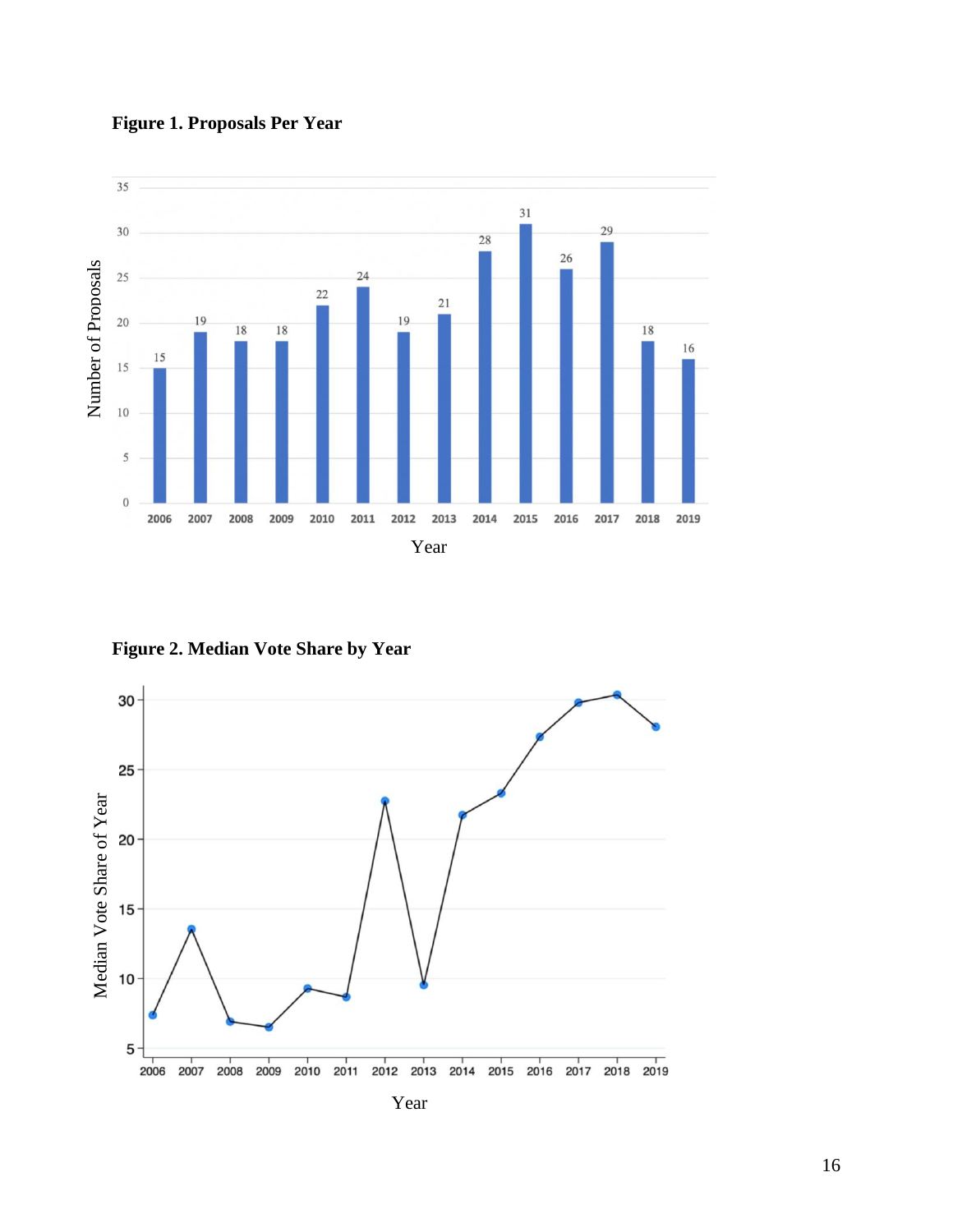

#### **Figure 3. Distribution of Vote Share**

Proposals often gain little traction among voting shareholders. Since proposals are nonbinding, it does not matter whether they passed the 50% threshold. Rather, it is more important to shareholders and the board of directors how many votes they received relative to the total number of votes cast. A proposal that receives a higher vote share is more likely to require that time and resources be invested into the matter. Changes to the environmental measures may be costly for the firm and its shareholders; this likely explains why proposals seldom receive a high vote share.

Shareholders often put forward the same or similar proposals that have been voted on in the past. 46 firms in my sample have at least one such repeating proposal. Across these firms there are 64 repeating proposals that make up 161 of the 304 observations. The titles of the proposals may slightly differ. For example, Amazon shareholders vote on the same proposal at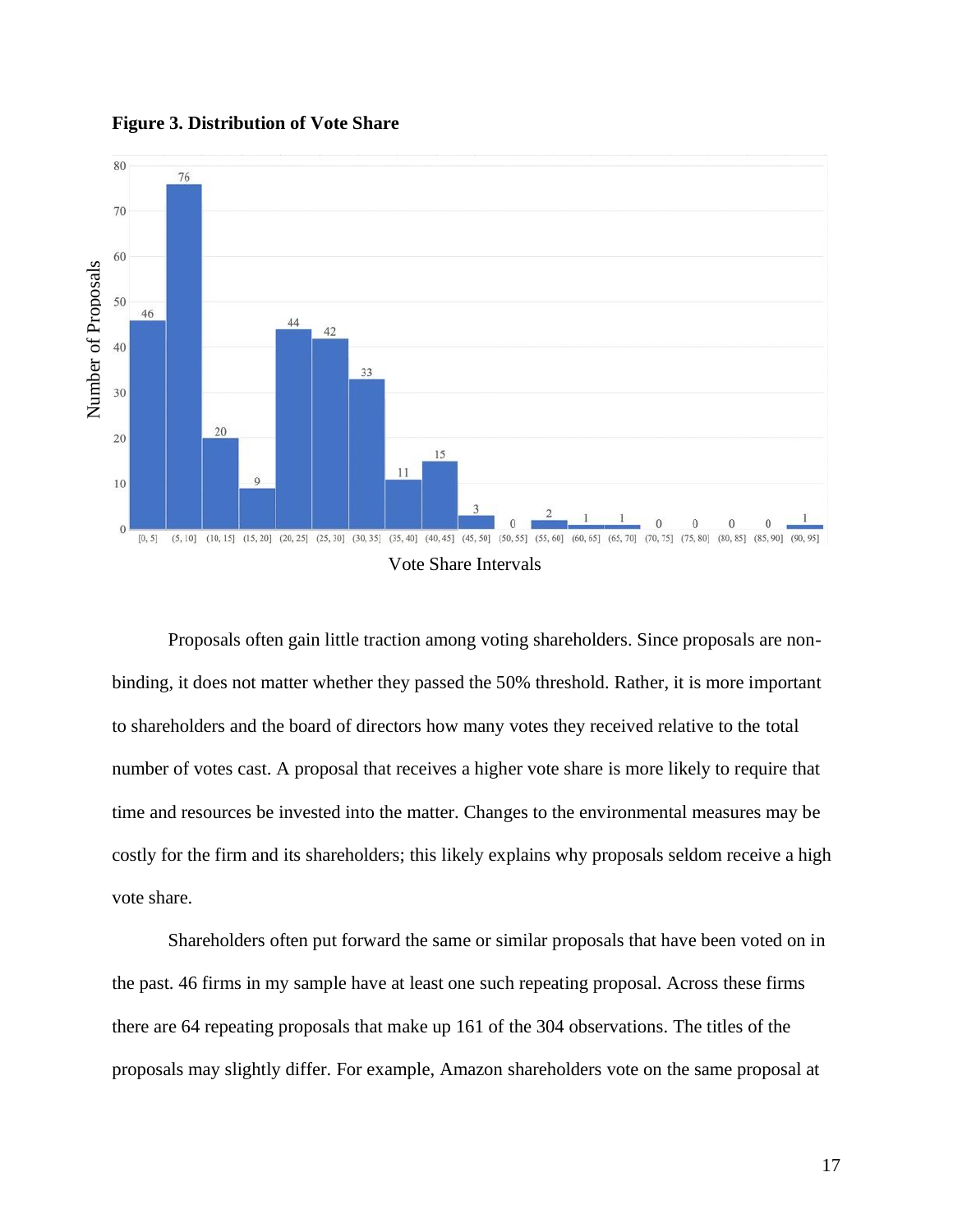three different shareholder meetings. The first two are titled, "Report Concerning Climate Change", and the third is titled, "Report on Climate Change Topics".<sup>2</sup> The titles are not the same, but they mean the same thing. Repeat proposals often gain more traction each year. Shareholders may anticipate the outcome of these proposals before they are voted on and may act accordingly, which would reflect in the share price. Therefore, a window for information leakage is necessary. These observations are from the same firm and represent the same proposal year after year, meaning that they are not independent of each other. To address this issue, I cluster the standard errors by firm. Figure 4 shows the frequency of firms per number of proposals. Of the 98 firms in my sample, 36 vote on one proposal, 19 vote on two proposals, and so on. Figure 5 shows the frequency of proposals for the ten firms with the most proposals in my sample. These ten firms make up 98 proposal-observations, or about a third of my sample. Each of the six graphs in Figure 6 represents a company that voted on repeating proposals in at least two different shareholder meetings. These give a good picture of the companies in the sample with repeating proposals. Vote share trends upwards for most firm proposals.

<sup>2</sup> <sup>2</sup> https://www.proxymonitor.org/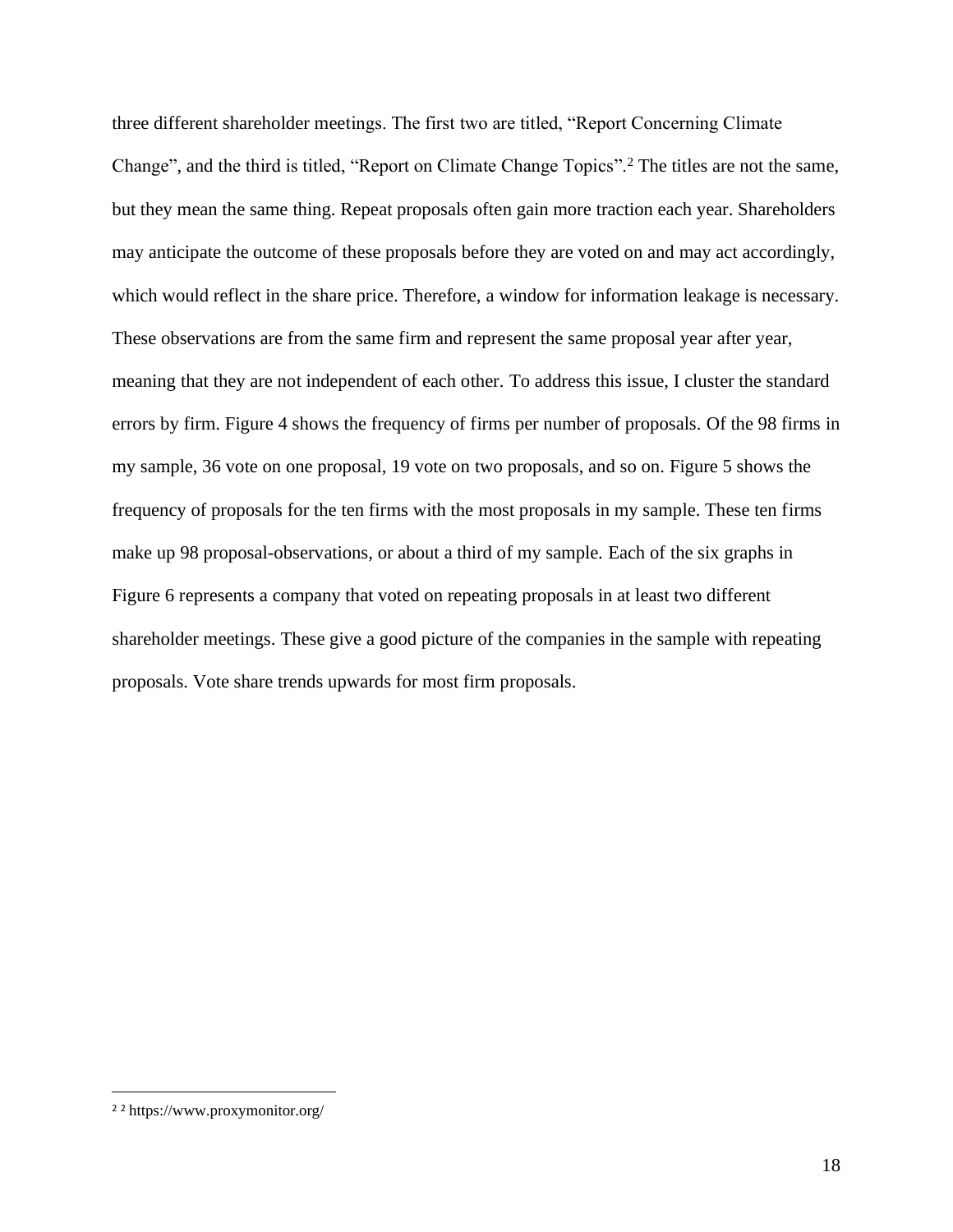

## **Figure 4. Frequency of Firms per Number of Proposals.**

**Figure 5. Ten Firms with Most Proposals** 

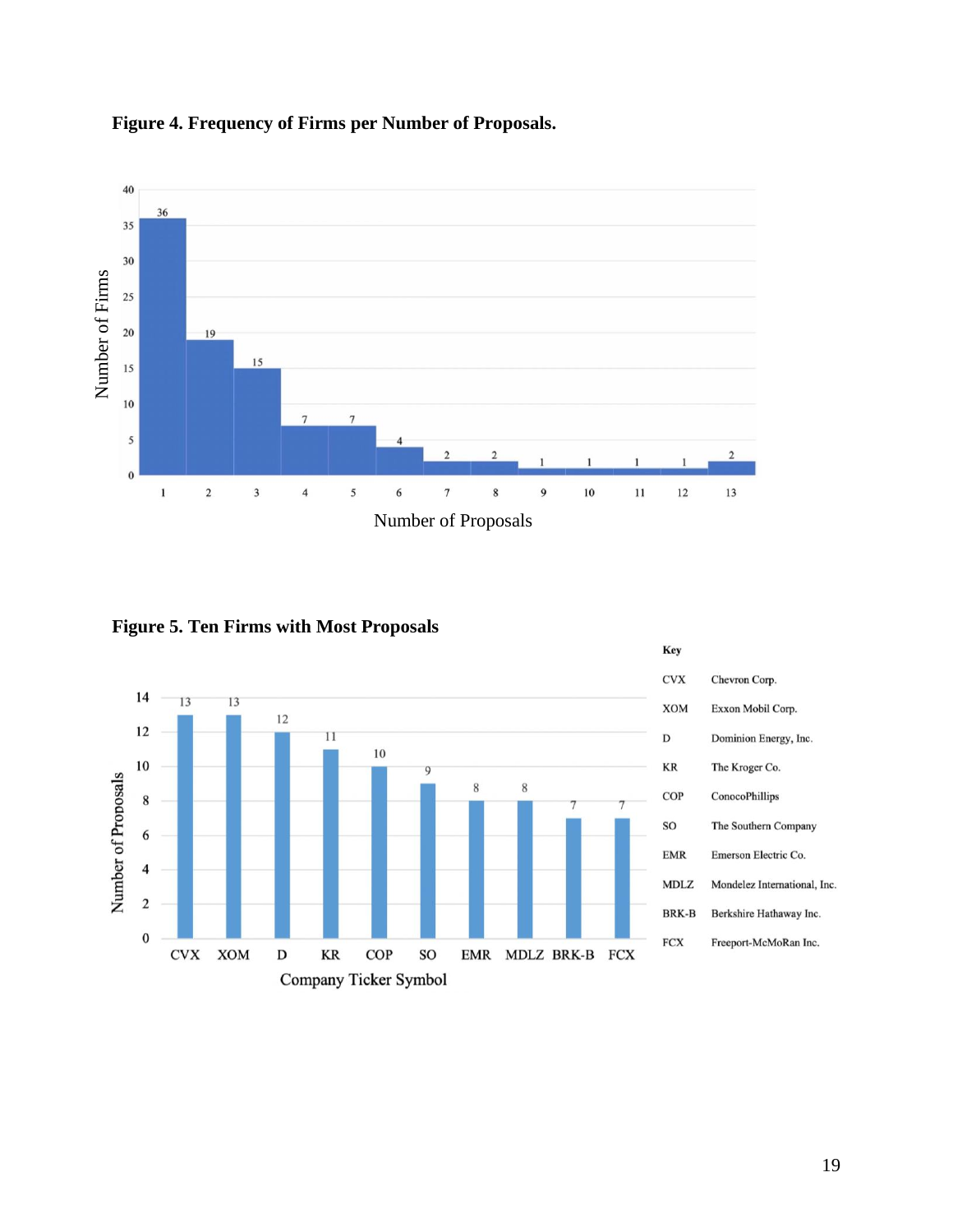



I estimate CARs over two post-meeting prediction windows: 7 and 30 days after the event. Shareholders may anticipate a vote or may know information before the vote takes place that affects their shareholder position. For each prediction window, I run an additional analysis using a window for information leakage, that extends three and seven days prior to the vote for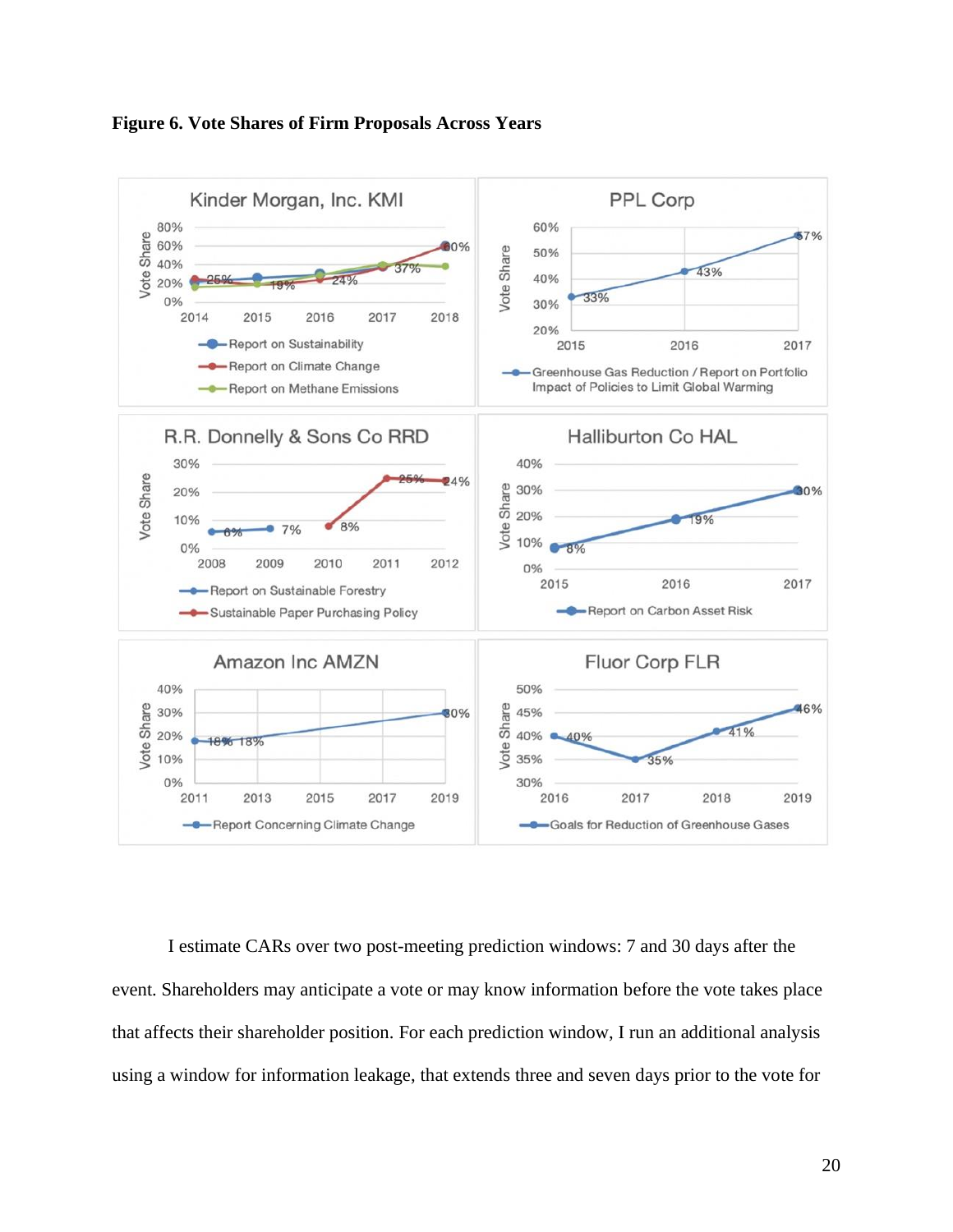the shorter and longer window, respectively. Prediction windows are shown in Table 2 with their corresponding CAR variable. I use calendar days to create the prediction windows. Since some calendar days do not have financial data, such as weekends, prediction windows may vary in size depending on which day of the week the shareholder meeting took place. For example, suppose we are using the event window with a week past the event and a three-day information leak window. If a shareholder meeting takes place on a Monday, the event window consists of the preceding Friday, Monday to Friday, and the following Monday. If the shareholder meeting was held on a Thursday, on the other hand, the event window would consist of that week's Monday to Friday, and the following week's Monday to Thursday. Table 3 shows the frequency of each day of the week that a proposal is held, the distribution of when proposals are held, and the mean vote share of each weekday. Most meetings are held on Wednesdays, followed by Thursdays, then Tuesdays. Very few meetings are held on Mondays or Fridays. This tells us that most observations will have market data immediately prior to and following the meeting during the same week it was held.

| <b>CAR</b>       | Unit: days        | <b>Prediction Window</b>                                         |
|------------------|-------------------|------------------------------------------------------------------|
| CAR <sub>1</sub> | $(t, t + 7)$      | one week past the event                                          |
| CAR <sub>2</sub> | $(t-3, t+7)$      | one week past the event with a three-day information leak window |
| CAR <sub>3</sub> | $(t, t + 30)$     | one month past the event                                         |
| CAR <sub>4</sub> | $(t - 7, t + 30)$ | one month past the event with a one-week information leak window |

**Table 2. Cumulative Abnormal Return Prediction Windows.**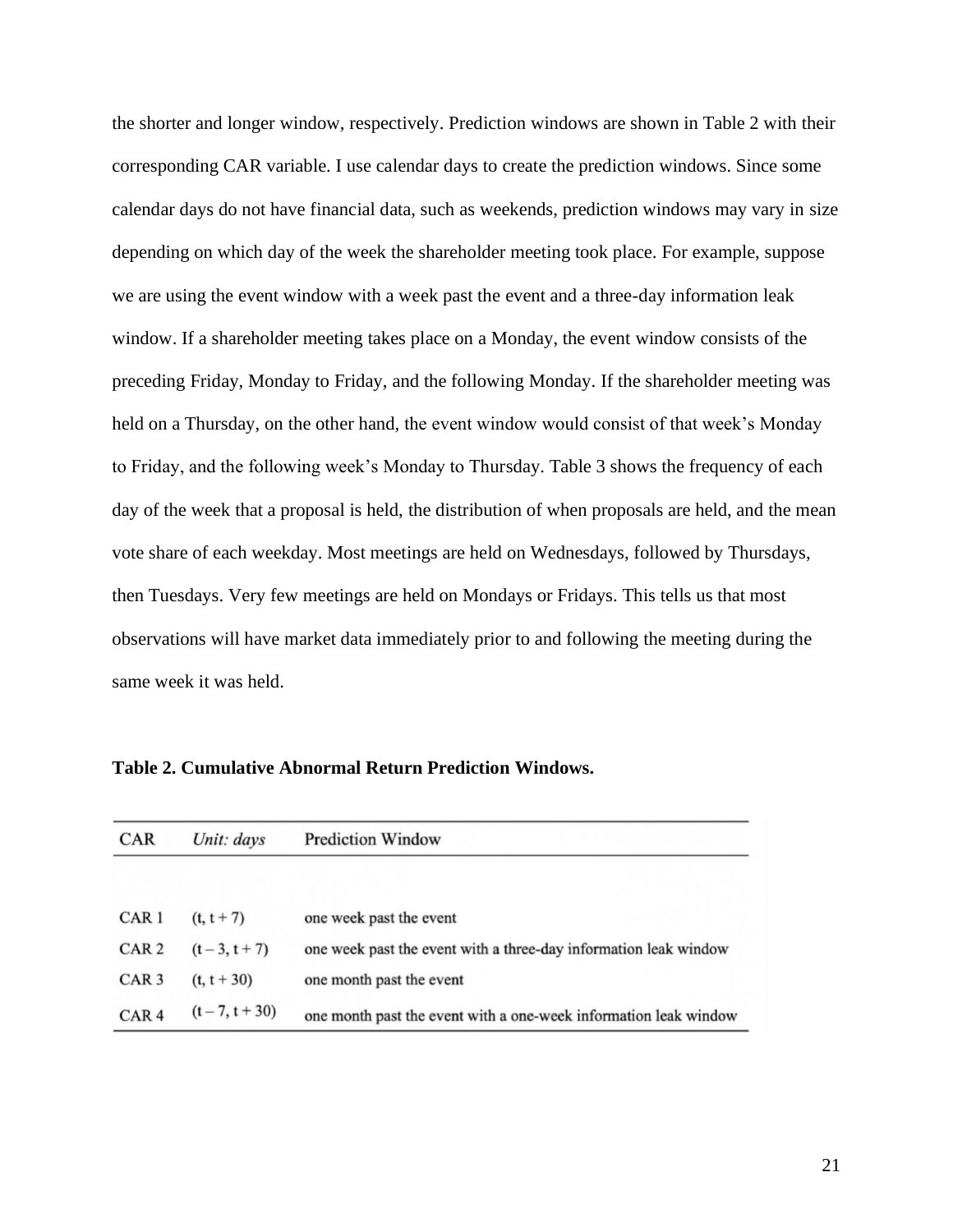**Table 3. Weekday Frequency of Proposals** 

| Weekday   | Frequency | Percentage | Mean Vote Share |
|-----------|-----------|------------|-----------------|
| Monday    | 9         | 3%         | 8.6%            |
| Tuesday   | 55        | 18%        | 19.5%           |
| Wednesday | 117       | 38%        | 22.5%           |
| Thursday  | 81        | 27%        | 13.5%           |
| Friday    | 35        | 12%        | 14.3%           |
| Saturday  | 7         | 2%         | 9.2%            |

Daily stock prices are publicly available to download from Yahoo Finance. I downloaded daily stock prices for 98 publicly traded companies from January 3, 2000, to December 30, 2019. For my analyses, I use the adjusted close price, which adjusts for dividends. The total number of observations is about 475,000 daily stock prices across the 98 firms. The Fama and French daily factors are available on the Kenneth R. French data library.<sup>3</sup> It includes daily factors for abnormal returns, which is the "value-weight return of all CRSP firms incorporated in the US and listed on the NYSE" (French 2021). Additionally, it includes the small-minus-big factor, the high-minus-low factor, and the one-month Treasury bill rate.

## <span id="page-22-0"></span>**5 Results**

The analysis tells us that the effect of vote share on financial returns is statistically significant. Results are shown in Table 4. For every percent vote share of an environmental CSR proposal, cumulative abnormal returns for CAR 1, CAR 2, CAR 3, and CAR 4, decrease by – 0.185%, -0.221%, -0.16%, and -0.442%, respectively. The coefficients for CAR 1 and CAR 4

<sup>3</sup> https://mba.tuck.dartmouth.edu/pages/faculty/ken.french/data\_library.html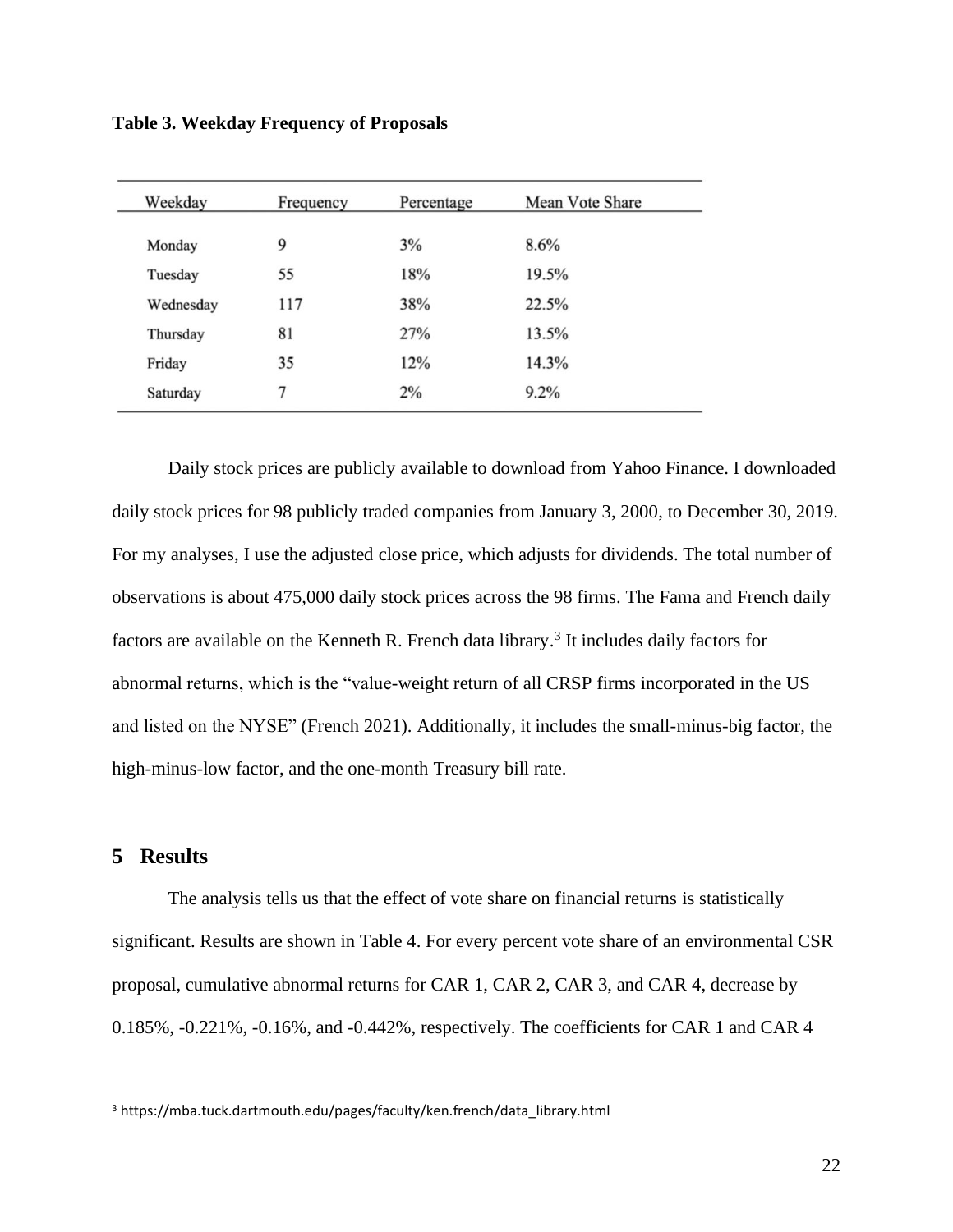are statistically significant at a 5% confidence level. For the models representing CAR 3 and CAR 4, I find that overall interaction between year effect and vote share is statistically significant. The significance level is close to zero for each year interaction variable, so I can reject the null hypothesis that there is no difference between the years. This does not indicate a stable relationship between vote share and abnormal returns. It indicates that the effect of vote share on abnormal returns varies over time.

Figure 7 shows the marginal effects for the prediction window for CAR 4, a month past the event with a seven-day information leak window. Given that it has the widest window, the model for CAR 4 gives the most opportunity to show significant results. The marginal effects of vote share reveal how cumulative abnormal returns are dependent on the year. It is the total derivative of the model function with respect to vote share, and it tells us the rate of change of the dependent variable. It is the sum of the coefficient on vote share and the coefficients on the interaction terms. While in most years, the effect of vote share on returns is insignificant, it is significant in the years 2006, 2008, 2009, 2011, and 2012. However, there is no sign of a stable relationship between vote share and abnormal returns: the direction of the effect reverses from year to year. Moreover, the financial crisis makes data from 2008 and 2009 exceptional. Overall, there is no convincing evidence of a link between CSR and financial performance.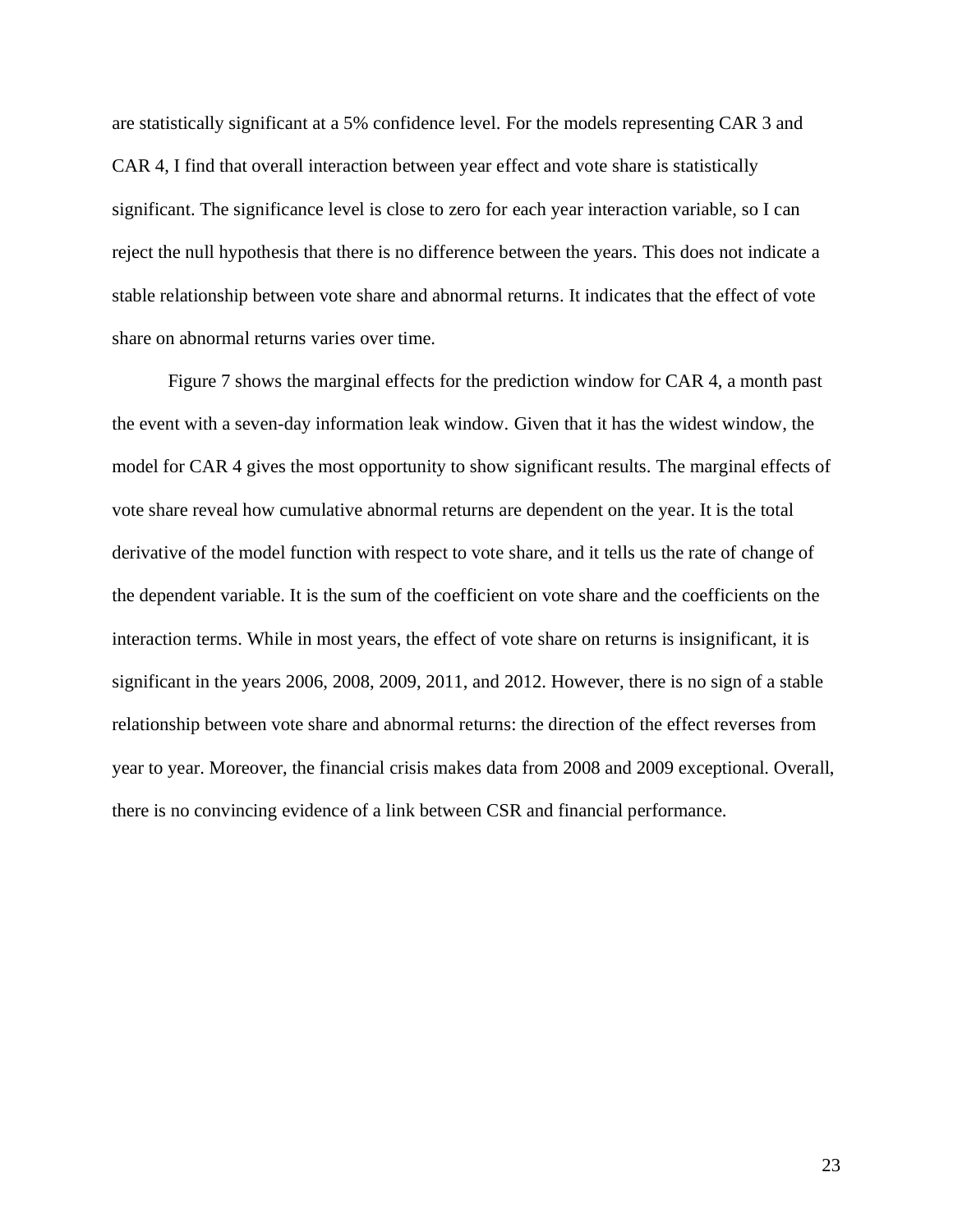



Since my models resemble Flammer's models the most, I expected to have results similar to hers. However, while she finds a positive relationship between vote share and abnormal returns--- proposals that pass the 50% threshold by a narrow margin have significantly higher returns--- I find none. A key difference between my study and hers is that she uses an RDD to cope with omitted firm characteristic and allow the estimation of causal effects. I use windows with information leakage, which accounts for shareholder expectations of a proposal's vote share. Our data is also different; she has more observations in her sample, which allows for more dependable results.

Cai and He's results are also different from mine (Cai and He 2014). Their model compares a portfolio with high environmental performance and a portfolio with low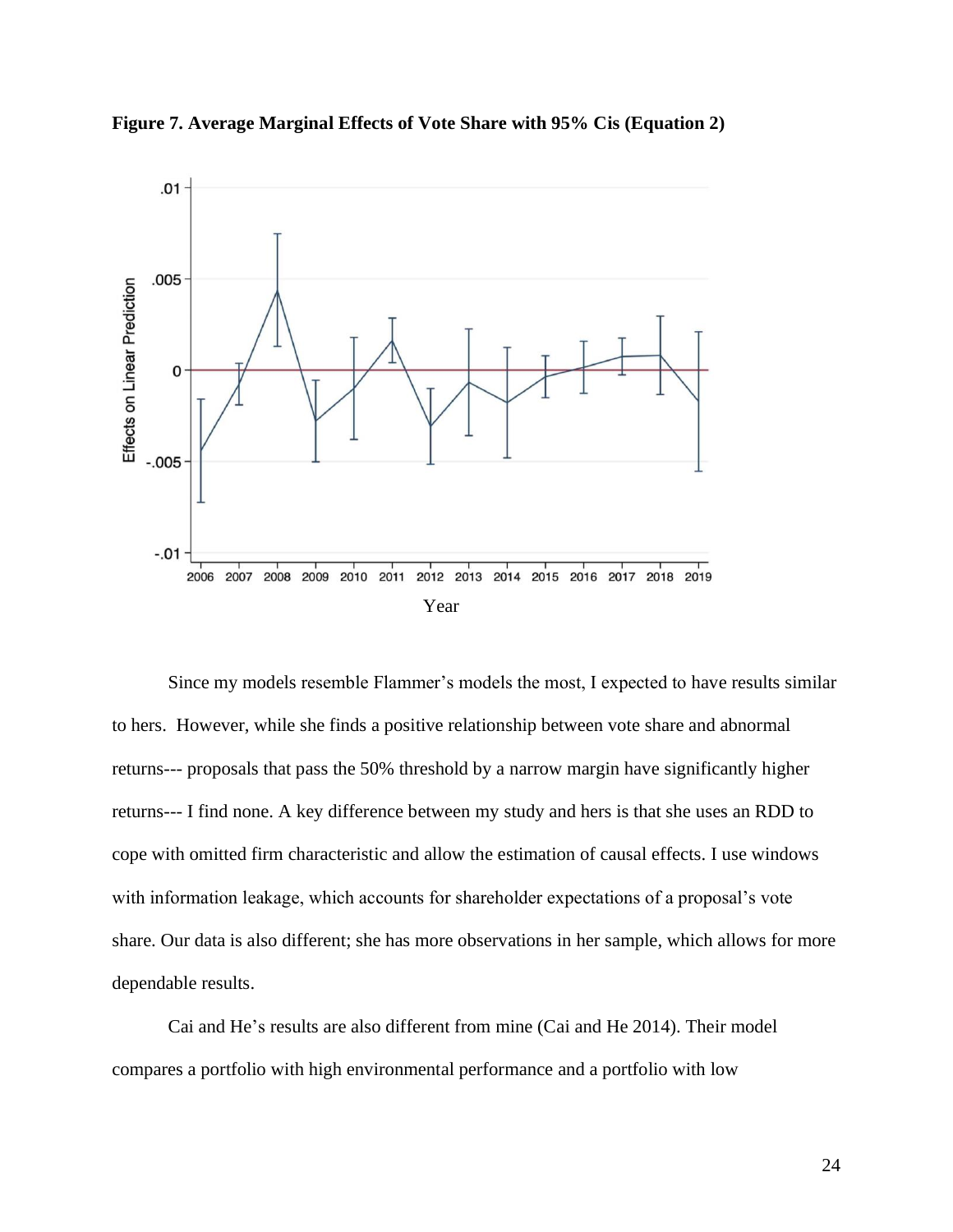environmental performance, to a control portfolio. They find a positive relationship between high environmental performance and abnormal returns at the six-year window, and no relationship between low environmental performance and abnormal returns. The differences in our results are due to our varying approaches to answer the question. They use the KLD environmental rating to create portfolios based on firms' ratings, whereas I use proxy proposals' vote shares. They use Carhart four factor model and Fama-Macbeth regression estimates to measure abnormal returns; I use the Fama and French Three Factor Model to measure abnormal returns. They find no significant effect for the shorter estimation windows. Similarly, I find no conclusive result.

Brammer and collaborators find that environmental performance is negatively correlated with financial returns (Brammer, Brooks, and Pavelin 2006). Though some of my coefficients are also negative, our methods and data have little in common. They use the EIRIS Sustainability Rating to measure environmental performance and run cross-sectional regressions. Furthermore, their study focuses on firms in the United Kingdom, not the US.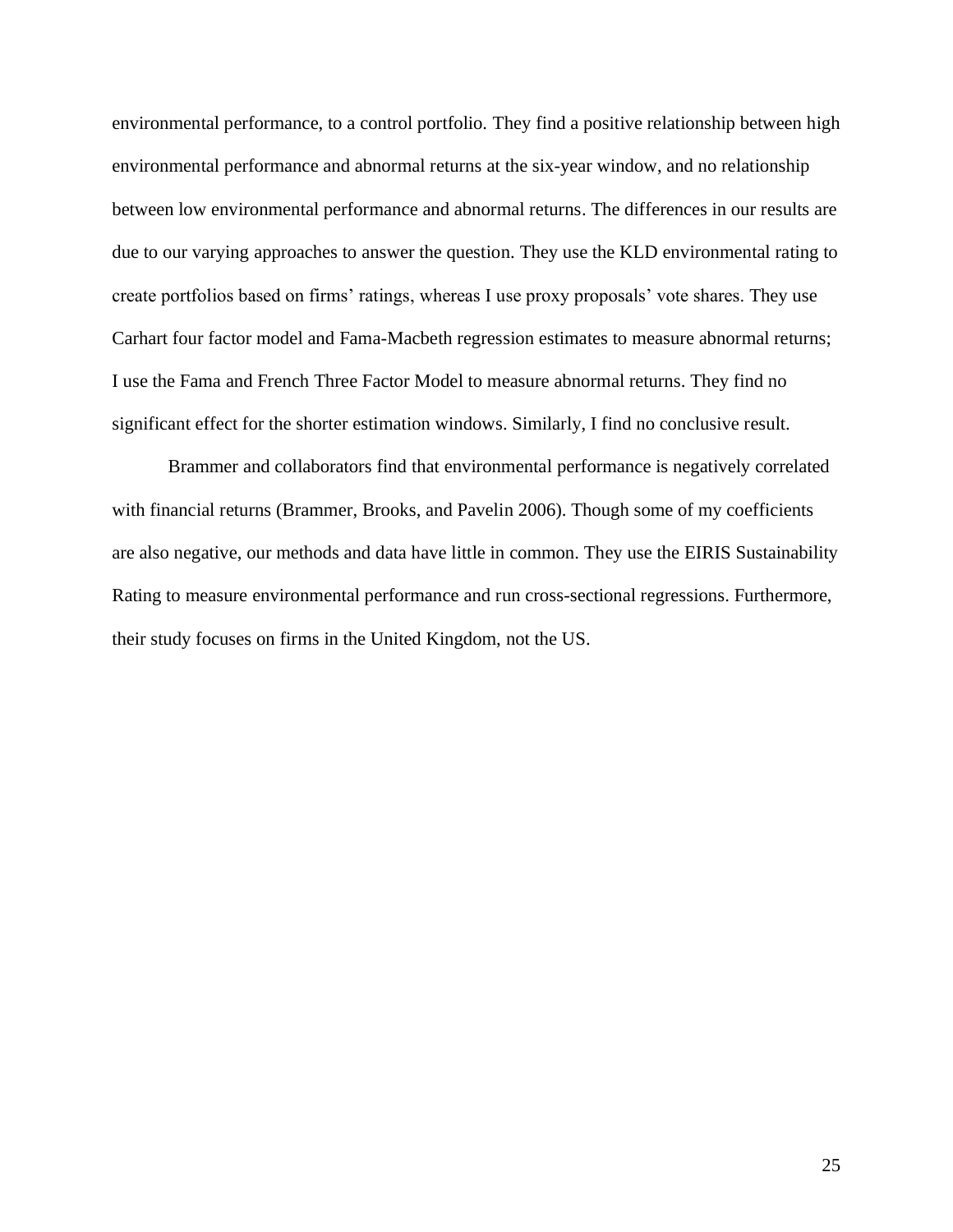**Table 4. Regression Results with Interaction.** This table reports the results of the linear regression that interacts vote share with year. It tells us the effect that vote share has on cumulative abnormal returns for each year. Insignificant year dummies and interactions are omitted from the table. Standard errors are clustered by firm.

|                                 | $\overline{\mathbf{1}}$      | $\overline{2}$      | $\overline{\mathbf{3}}$ | $\overline{\mathbf{4}}$ |
|---------------------------------|------------------------------|---------------------|-------------------------|-------------------------|
| <b>Prediction Windows</b>       | $\overline{\text{CAR}(0,7)}$ | $\overline{(-3,7)}$ | $\overline{(0,30)}$     | $\overline{(-7,30)}$    |
| Included Days Before Vote       | none                         | $\boldsymbol{3}$    | none                    | $\overline{7}$          |
| Included Days After Vote        | $\overline{7}$               | $\overline{7}$      | 30                      | 30                      |
|                                 |                              |                     |                         |                         |
| Vote Share                      | $-0.00185**$                 | $-0.00221$          | $-0.00160$              | $-0.00442**$            |
|                                 | $(-2.86)$                    | $(-1.83)$           | $(-0.96)$               | $(-3.10)$               |
|                                 |                              |                     |                         |                         |
| 2011                            | $-0.0261*$                   | $-0.0372$           | $-0.0168$               | $-0.0460$               |
|                                 | $(-2.00)$                    | $(-1.87)$           | $(-0.71)$               | $(-1.80)$               |
| 2015                            | $-0.0251$                    | $-0.0232$           | $-0.0287$               | $-0.0483*$              |
|                                 | $(-1.93)$                    | $(-1.33)$           | $(-1.27)$               | $(-1.99)$               |
| 2017                            | $-0.0241$                    | $-0.0296$           | $-0.0396$               | $-0.0844**$             |
|                                 | $(-1.84)$                    | $(-1.65)$           | $(-1.60)$               | $(-2.93)$               |
| 2018                            | $-0.00998$                   | $-0.0234$           | $-0.0199$               | $-0.0624*$              |
|                                 | $(-0.44)$                    | $(-0.85)$           | $(-0.65)$               | $(-2.11)$               |
| $2007 \times \text{vote share}$ | 0.00102                      | 0.00142             | 0.000972                | $0.00415*$              |
|                                 | (1.04)                       | (1.22)              | (0.39)                  | (2.10)                  |
| $2008 \times \text{vote share}$ | 0.000923                     | 0.00311             | 0.00427                 | $0.00839**$             |
|                                 | (0.68)                       | (1.61)              | (1.19)                  | (2.91)                  |
| $2011 \times \text{vote share}$ | $0.00204*$                   | $0.0032*$           | 0.00222                 | $0.00626**$             |
|                                 | (2.10)                       | (2.58)              | (0.89)                  | (3.16)                  |
| $2015$ x vote share             | 0.00114                      | 0.00104             | 0.000931                | $0.00400*$              |
|                                 | (1.15)                       | (0.89)              | (0.38)                  | (2.05)                  |
| $2016 \times \text{vote share}$ | 0.000662                     | 0.00135             | 0.00148                 | $0.00514*$              |
|                                 | (0.60)                       | (1.14)              | (0.58)                  | (2.42)                  |
| $2017 \times \text{vote share}$ | 0.00143                      | 0.00174             | 0.00219                 | $0.00566**$             |
|                                 | (1.54)                       | (1.57)              | (0.91)                  | (3.19)                  |
| $2018 \times \text{vote share}$ | 0.000698                     | 0.00111             | 0.00131                 | $0.00477*$              |
|                                 | (0.48)                       | (0.67)              | (0.51)                  | (2.45)                  |
| $\overline{N}$                  | 304                          | 304                 | 304                     | 304                     |
| Number of Firms                 | 98                           | 98                  | 98                      | 98                      |

*t* statistics in parenthesis

\* p < 0.1, \*\* p < 0.05, \*\*\* p < 0.01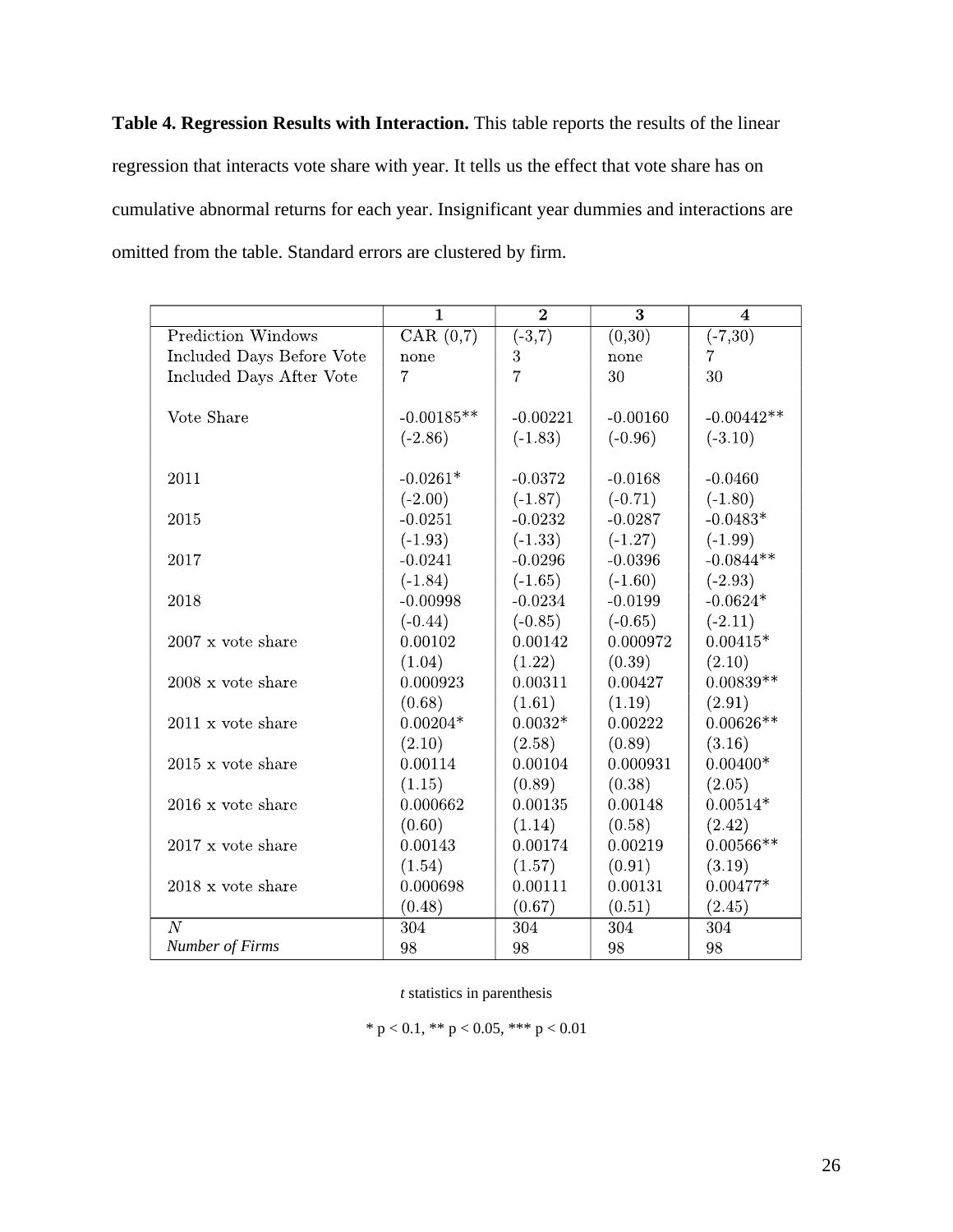## <span id="page-27-0"></span>**6 Discussion**

The results of this paper are inconclusive in establishing a relationship between environmental CSR and financial performance. It is possible that any effect is realized after a relatively long period and that financial markets fail to swiftly account for the long-term consequences of firms' environmental stance. Repeating proposals are a limitation of this study. More than half of the observations are repeating proposals. Repeating proposals of the same firm are not independent of each other. A larger sample size without repeating proposals would be a major improvement. Another limitation of the research study is that CSR is endogenous with respect to corporate financial performance. Strong corporate social responsibility may lead to stronger financial performance. Inversely, strong financial performance may lead to more corporate social responsibility. Similarly, quality managers may be more likely to partake in CSR practices while also leading their companies to better financial performance. By contrast, bad managers may fail to do either. For this reason, any correlation between environmental initiatives and financial performance should be interpreted with caution.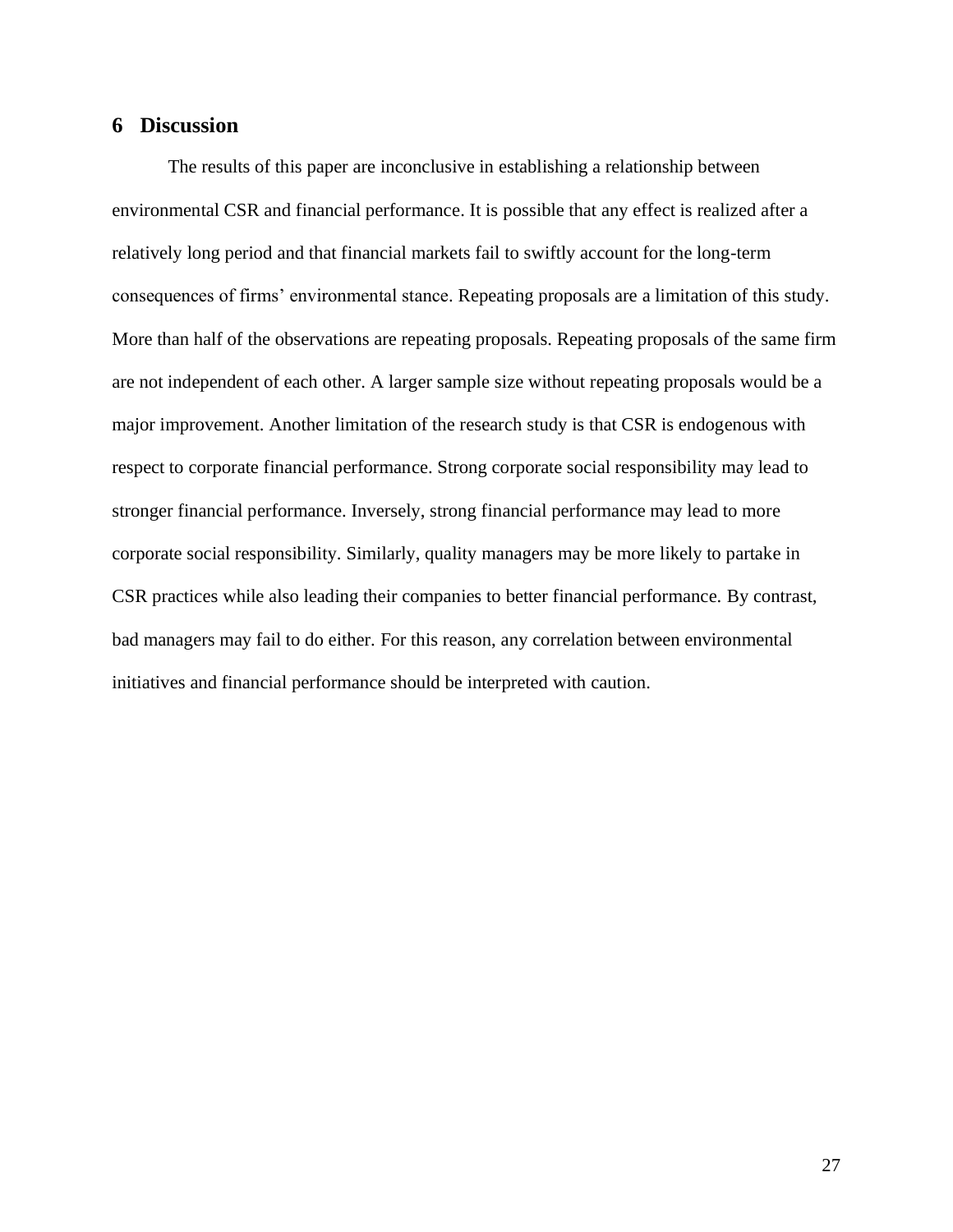## <span id="page-28-0"></span>**7 Bibliography**

- Beck, Nathaniel. 2001. "Time-Series-Cross Section Data: What Have We Learned in the Past Few Years?" *Annual Review of Political Science,* 4: 271-293. https://www.annualreviews.org/doi/pdf/10.1146/annurev.polisci.4.1.271
- Brammer, Stephen J., Chris Brooks, and Stephen Pavelin. 2006. "Corporate Social Performance and Stock Returns: UK Evidence from Disaggregate Measures." *Financial Management*, 35 (3), 97-116. https://doi.org/10.2139/ssrn.739587
- Broadridge Investor Communication Solutions. 2020. "2020 Proxy Season Review." https://www.broadridge.com/\_assets/pdf/broadridge-proxypulse-2020-review.pdf
- Cai, Li., and Chaohua He. 2014. "Corporate Environmental Responsibility and Equity Prices." *Journal of Business Ethics*, 125 (4), 617–635. https://doi.org/10.2139/ssrn.2222904
- Deloitte. 2019. "Global Resources Study Deloitte US." https://www2.deloitte.com/content/dam/insights/us/articles/5065\_Global-resourcesstudy/DI\_Global-resources-study.pdf
- Fama, Eugene F., and Kenneth R French. 1993. "Common Risk Factors in the Returns on Stocks and Bonds." *Journal of Financial* Economics, 33 (1), 3-56. https://doi.org/10.1016/j.jfineco.2014.10.010
- Flammer, Caroline. 2015. "Does Corporate Social Responsibility Lead to Superior Financial Performance? A Regression Discontinuity Approach." *Management Science*, 61 (11), 2549–2568. https://doi.org/10.1287/mnsc.2014.2038
- French, Kenneth R. 2021. "Description of Fama/French Factors." https://mba.tuck.dartmouth.edu/pages/faculty/ken.french/Data\_Library/f-f\_factors.html
- Hatten, Kenneth J., James P. Keeler, James L. Williams, and Kyungho Kim. 2020. "Reflecting on the Methods Used in KLD Research." *The Journal of Business and Economic Studies,*  24 (1), 1 - 32.
- Lesmes, Scott. 2017. "Frequently Asked Questions about Shareholder Proposals and Proxy Access: Course Hero." *Media2*, Morrison & Foerster LLP. https://www.coursehero.com/file/116960394/frequently-asked-questions-aboutshareholder-proposals-and-proxy-accesspdf/
- MSCI. 2021. "MSCI KLD 400 Social Index Methodology." https://www.msci.com/eqb/methodology/meth\_docs/MSCI\_KLD\_400\_Social\_Index\_Me thodology\_Nov2021.pdf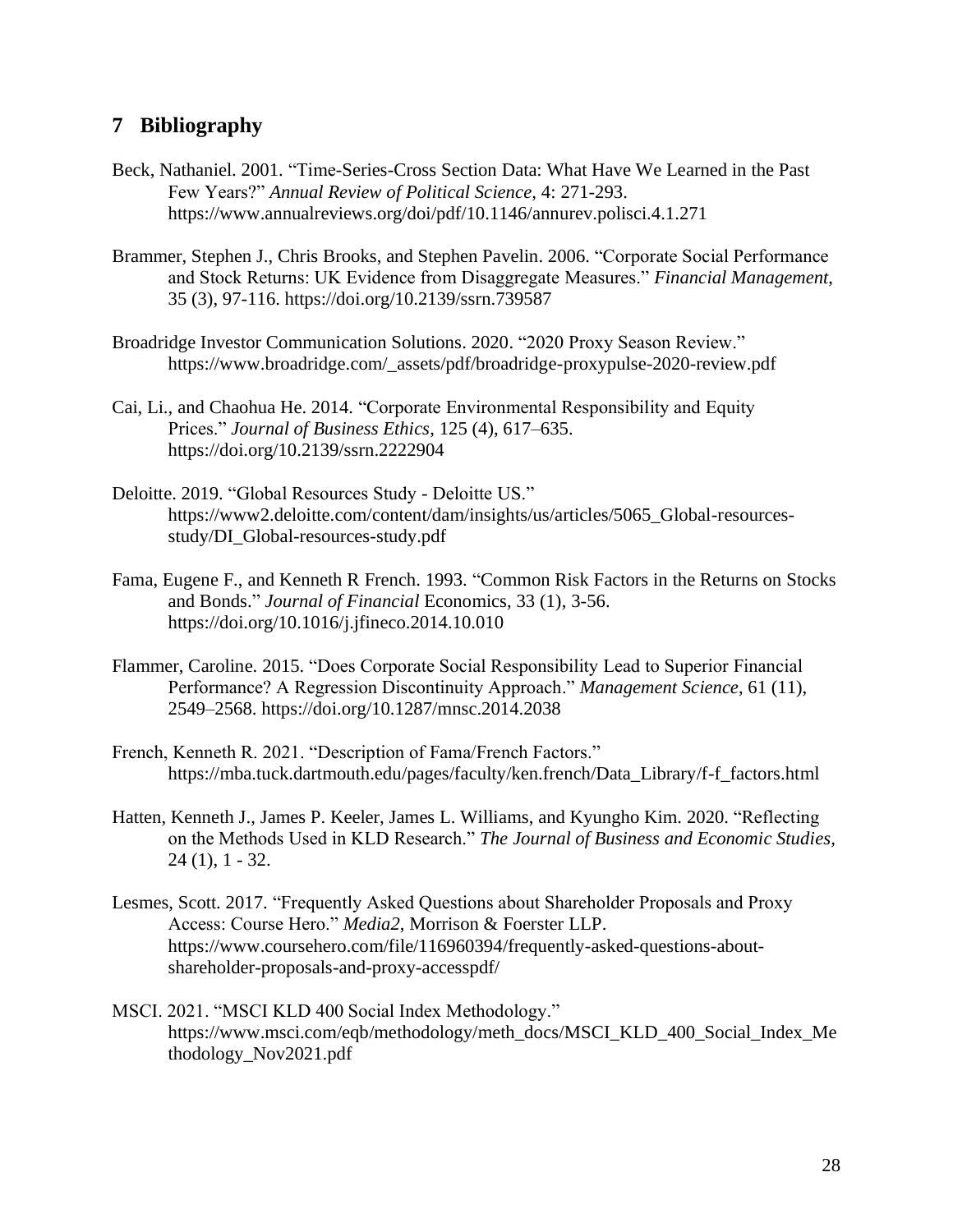- MIT Sloan School of Management. 2012. "Marks and Spencer's Emerging Business Case for Sustainability." https://sloanreview.mit.edu/article/marks-and-spencers-emergingbusiness-case-for-sustainability/
- Tonello, Matteo. 2018. "Shareholder Voting in the United States: Trends and Statistics on the 2015-2018 Proxy Season." *The Harvard Law School Forum on Corporate Governance*. https://corpgov.law.harvard.edu/2018/11/26/shareholder-voting-in-the-united-statestrends-and-statistics-on-the-2015-2018-proxy-season/
- US Environmental Protection Agency, EPA. (n.d.) "Pollution Prevention Law and Policies." Access Date: January 1<sup>st</sup>, 2022. https://www.epa.gov/p2/pollution-prevention-law-andpolicies
- US Securities and Exchange Commission. 2017. "Dominion Resources, Inc. Proxy Statement Pursuant to Section 14(a) of the Securities Exchange Act of 1934. Notice and Proxy." https://www.sec.gov/Archives/edgar/data/0000715957/000119312517089312/d340312dd ef14a.htm
- US Securities and Exchange Commission. 2017. "Spotlight on Proxy Matters." https://www.sec.gov/spotlight/proxymatters.shtml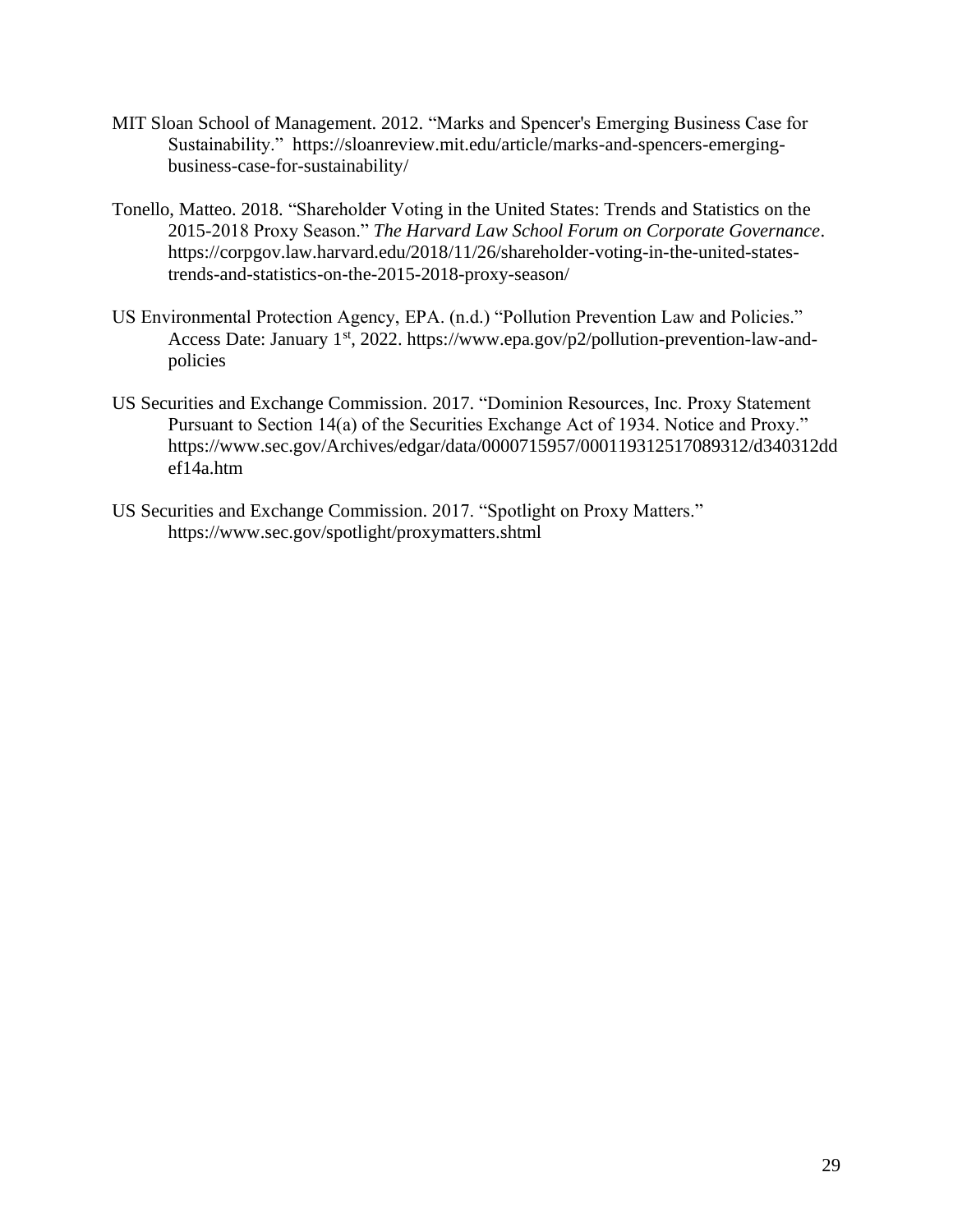## <span id="page-30-0"></span>**8 Appendix**

This section provides a deeper look into what proxy proposals are like. I choose ten companies from my sample and provide information such as the title, date, vote share, URL link, and a brief summary for each.

#### **Proxy Proposals**

#### 1. **Apple AAPL**

Proposal 1: Report on Risk to Co. of Regulations on Climate Change Date: 3/10/2015 Vote Share: 1.58% Link: [https://www.sec.gov/Archives/edgar/data/0000320193/000119312515017607/d774604dde](https://www.sec.gov/Archives/edgar/data/0000320193/000119312515017607/d774604ddef14a.htm) [f14a.htm](https://www.sec.gov/Archives/edgar/data/0000320193/000119312515017607/d774604ddef14a.htm)

Page: 62

This proposal entails a report to analyze the risks of government regulations, policies and legislations on business. It would consider risks to the company posed by potential changes of policies by federal, state, and local governments. The board voted against it because it would result in a "narrowly focused report that would yield an incomplete and therefore inaccurate analysis of the Company's exposure to risks".

#### Proposal 2: Net-Zero Greenhouse gas Emissions by 2030

Date: 2/26/2016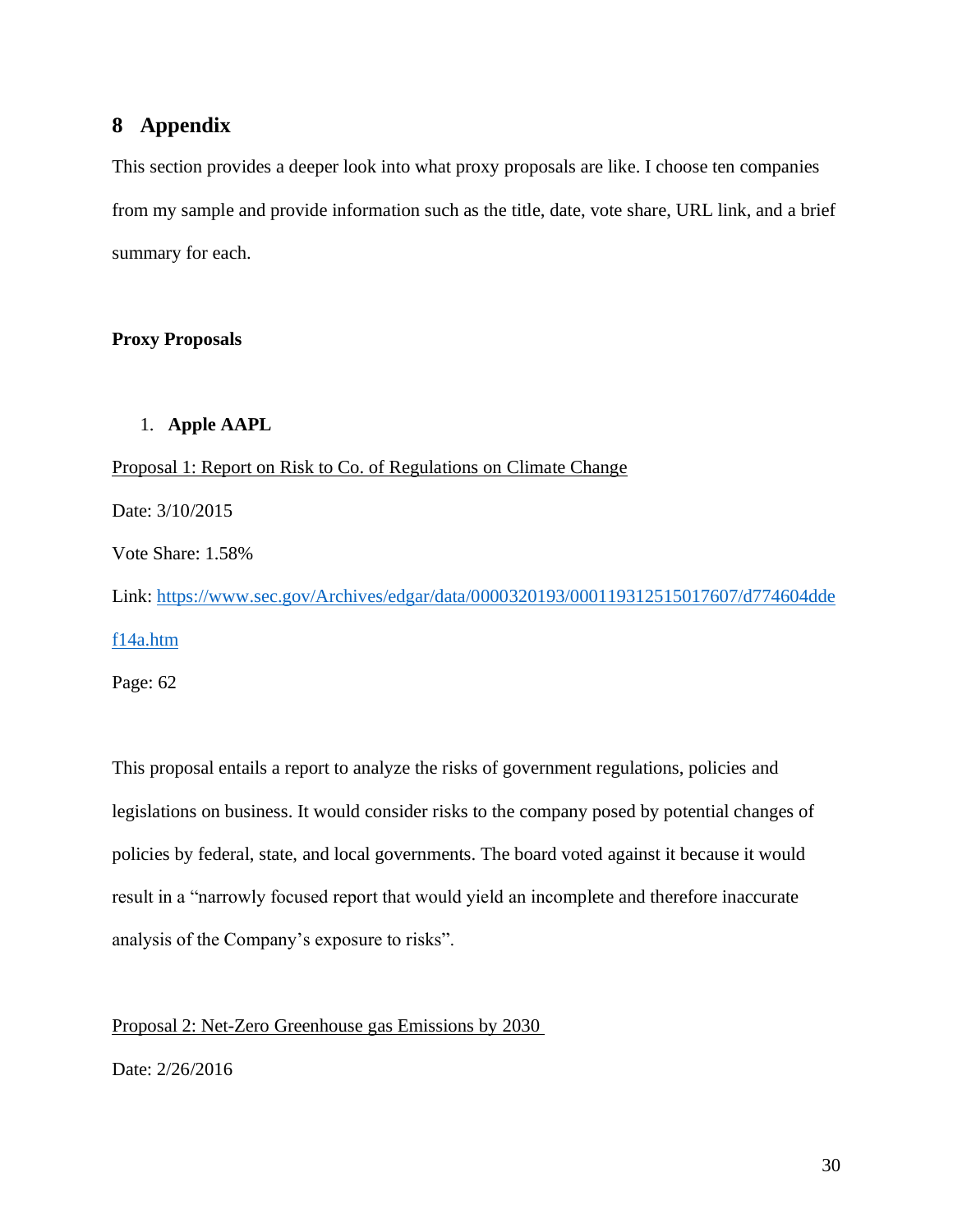Vote share: 7.13%

Link: [https://www.sec.gov/Archives/edgar/data/0000320193/000119312516422528/d79474ddef](https://www.sec.gov/Archives/edgar/data/0000320193/000119312516422528/d79474ddef14a.htm#toc79474_30) [14a.htm#toc79474\\_30](https://www.sec.gov/Archives/edgar/data/0000320193/000119312516422528/d79474ddef14a.htm#toc79474_30)

Page: 57

This is a proposal to report the expenses and feasibility of reaching net-zero greenhouse gas emissions by 2030. It was rejected because, according to Apple, the company is already making significant improvements in their carbon efficiency. By 2014, 100% of U.S. operations were powered by renewable energy, and 87% globally. Therefore, this report would be redundant.

#### 2. **Amazon AMZN**

Proposal 1: Sustainability Reporting Date: 6/10/2015 Vote Share: 24.61% Link: [https://www.sec.gov/Archives/edgar/data/0001018724/000119312515144712/d834161dde](https://www.sec.gov/Archives/edgar/data/0001018724/000119312515144712/d834161ddef14a.htm) [f14a.htm](https://www.sec.gov/Archives/edgar/data/0001018724/000119312515144712/d834161ddef14a.htm)

Page: 19

Shareholders requested report on the "company's environmental, social and governance performance and goals, including greenhouse gas reduction goals" to be available on the company website. The proposal was rejected because the company already has practices in place to improve sustainability, and it has information regarding their relevant efforts available on the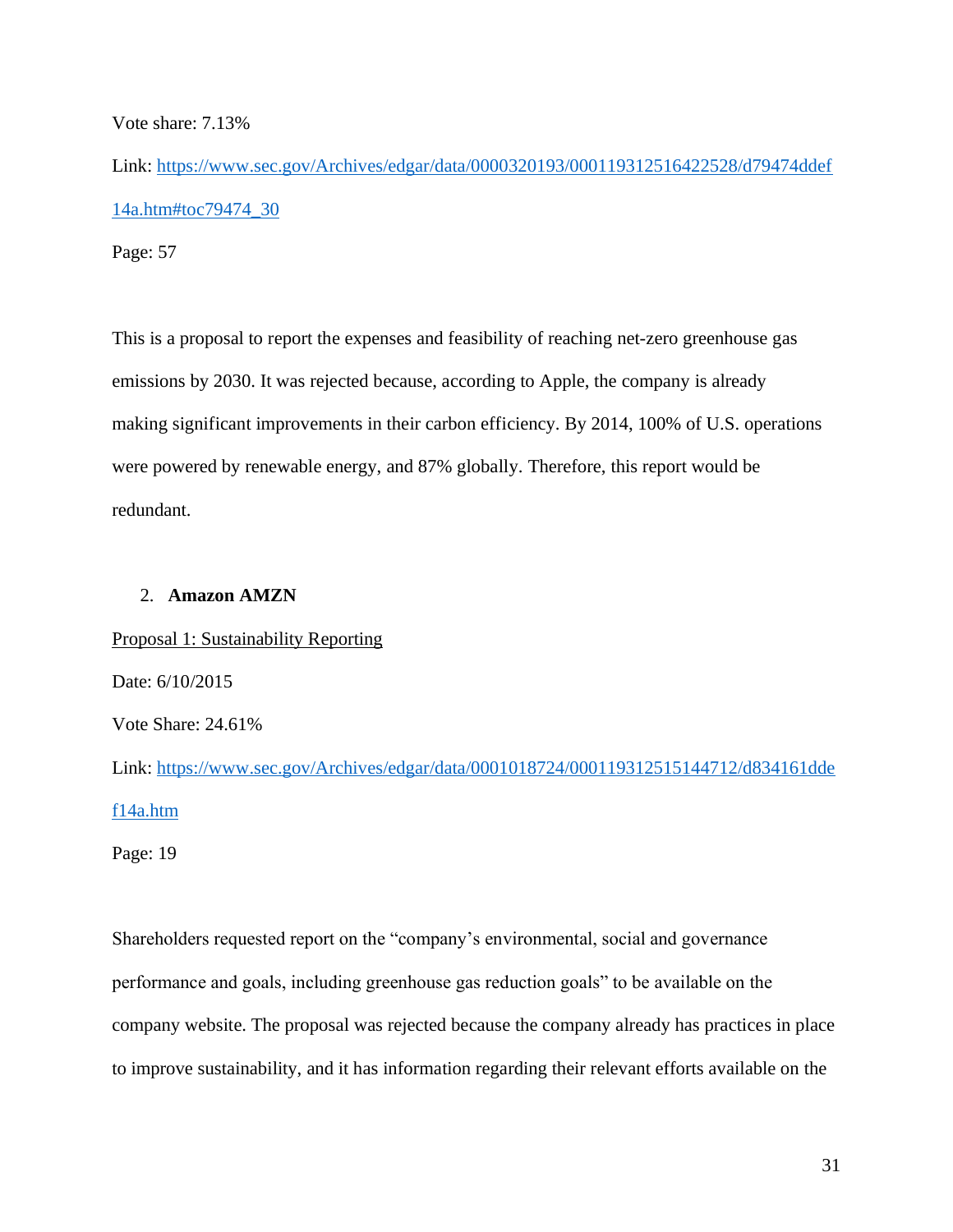company website. The board of directors felt that this proposal would not have been a good use of their time and resources.

Proposal 2: Sustainability Reporting Date: 5/17/2016 Vote share: 24.70% Link: [https://www.sec.gov/Archives/edgar/data/0001018724/000119312516530747/d78603ddef](https://www.sec.gov/Archives/edgar/data/0001018724/000119312516530747/d78603ddef14a.htm) [14a.htm](https://www.sec.gov/Archives/edgar/data/0001018724/000119312516530747/d78603ddef14a.htm) Page: 13

This proposal is identical to the previous year's sustainability report. Like the previous, the board of directors feel that the company's practices are environmentally conscious and that a report would not be a good use of their resources.

Proposal 3: Annual Report on on Management of Food Waste

Date: 5/22/2019

Vote Share: 25.90%

Link: [https://www.sec.gov/Archives/edgar/data/0001018724/000119312519102995/d667736dde](https://www.sec.gov/Archives/edgar/data/0001018724/000119312519102995/d667736ddef14a.htm) [f14a.htm](https://www.sec.gov/Archives/edgar/data/0001018724/000119312519102995/d667736ddef14a.htm)

Page: 15

Shareholders propose that the company issue an annual report on the environmental and social impacts of food waste that is a byproduct of their operations. The report should include the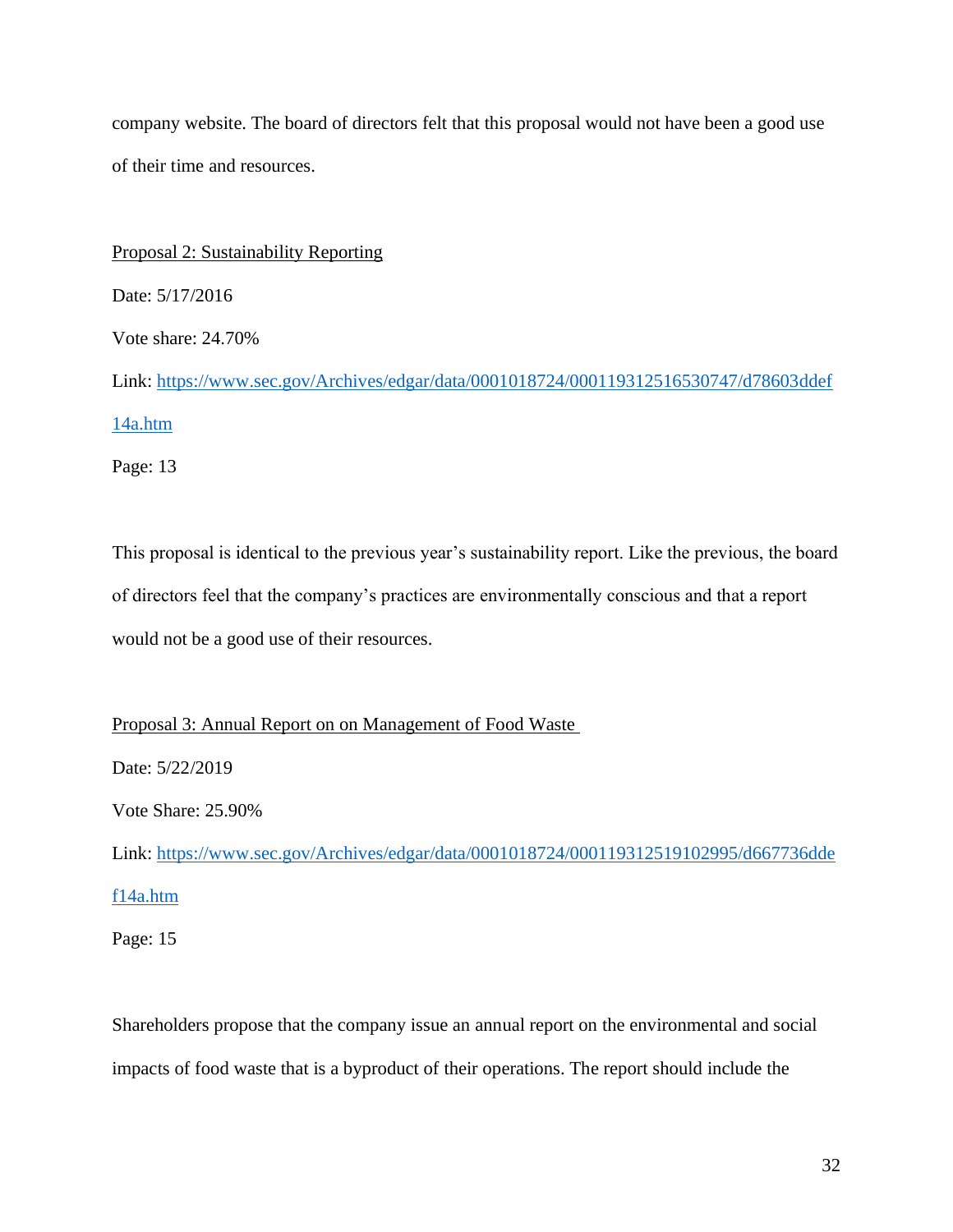causes, quantities and destinations of the food waste, the potential reduction in greenhouse gas emissions if food waste were reduced, and the feasibility of food waste reduction goals.

#### Proposal 4: Report on Climate Change Topics

Date: 5/22/2019

Vote Share: 29.75%

Link: [https://www.sec.gov/Archives/edgar/data/0001018724/000119312519102995/d667736dde](https://www.sec.gov/Archives/edgar/data/0001018724/000119312519102995/d667736ddef14a.htm) [f14a.htm](https://www.sec.gov/Archives/edgar/data/0001018724/000119312519102995/d667736ddef14a.htm)

Page: 29

Shareholders propose that Amazon report how the company will handle disruptions from climate change and how the company is reducing its dependence on fossil fuels. Climate change affects the company's workers, customers, and infrastructure. Shareholders claim that Amazon is not a victim of climate change but contributes to it. The board of directors argue that the company is consistently reducing its carbon footprint and improving its sustainability practices. They also argue that there is a lot of information available on their website regarding their sustainability practices. In other words, the BOD agrees that Amazon is already doing this.

So far it seems like board of directors argue against proposals because they take up resources and because they believe that the company already has sufficiently improving sustainability business practices. These reports could also shed light on sustainability practices that the board may not want shareholders to know about and could lead to conversations and changes that take up further resources.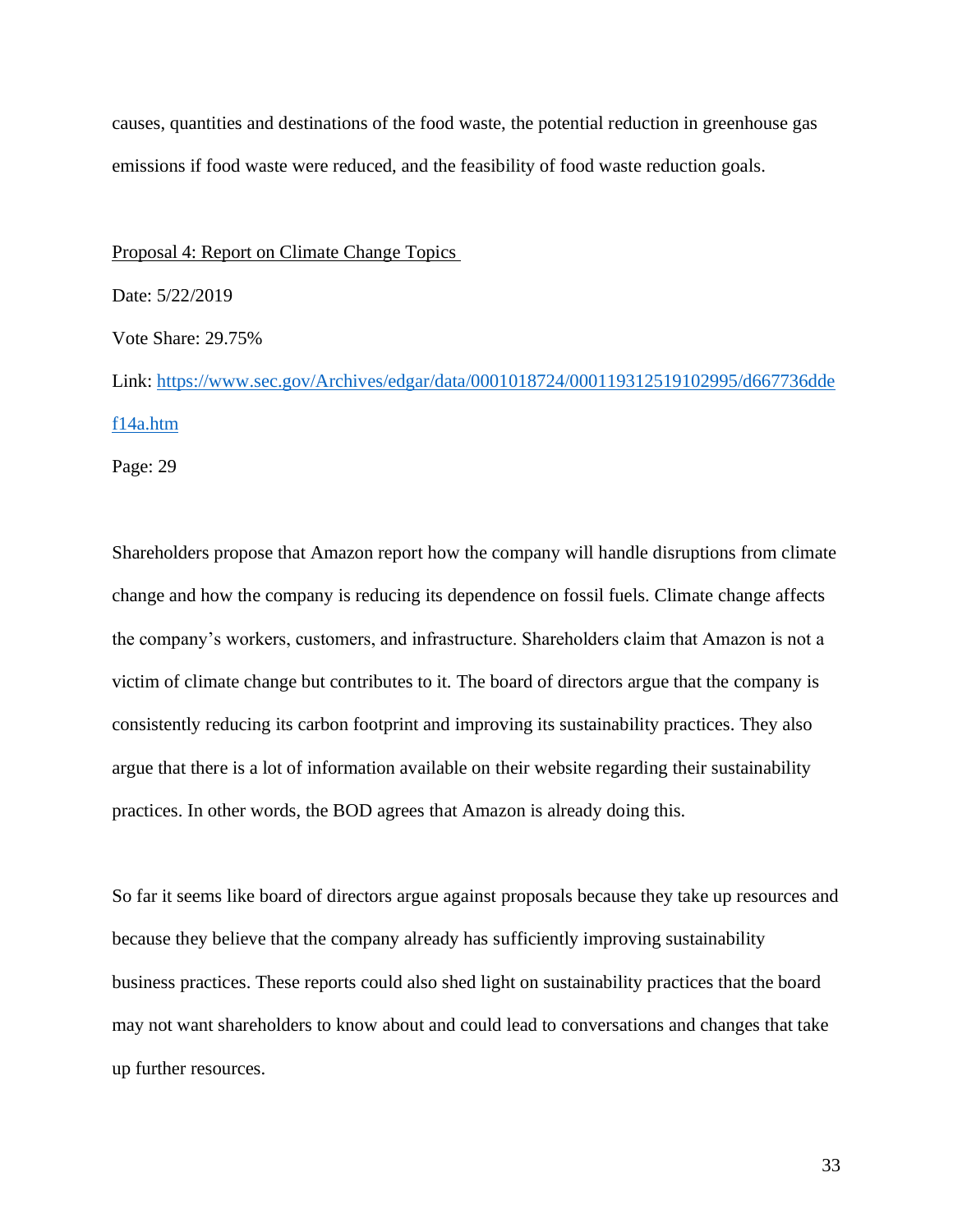## 3. **Exxon Mobil Cor XOM**

Proposal 1: Report on Portfolio Impact of Policies to Limit Global Warming Date: 5/25/2016 Vote Share: 38.10% Link: [https://www.sec.gov/Archives/edgar/data/0000034088/000119312516539460/d14941ddef](https://www.sec.gov/Archives/edgar/data/0000034088/000119312516539460/d14941ddef14a.htm#toc14941_24) [14a.htm#toc14941\\_24](https://www.sec.gov/Archives/edgar/data/0000034088/000119312516539460/d14941ddef14a.htm#toc14941_24) Page: 67

Shareholders propose that the company "adopt a policy acknowledging the imperative to limit global average temperature increases to 2 degrees Celsius above pre-industrial levels", which would commit the company to support this goal. The board of directors argue that while the company is obligated to invest in economical and environmentally responsible energy sources and is doing so, it is impractical to support this goal that has "many variables" and is out of the company's control.

Proposal 2: Report on Portfolio Impact of Policies to Limit Global Warming

Date: 5/31/2017

Vote Share: 62.10%

Link: [https://www.sec.gov/Archives/edgar/data/0000034088/000119312517122538/d182248dde](https://www.sec.gov/Archives/edgar/data/0000034088/000119312517122538/d182248ddef14a.htm) [f14a.htm](https://www.sec.gov/Archives/edgar/data/0000034088/000119312517122538/d182248ddef14a.htm)

Page: 62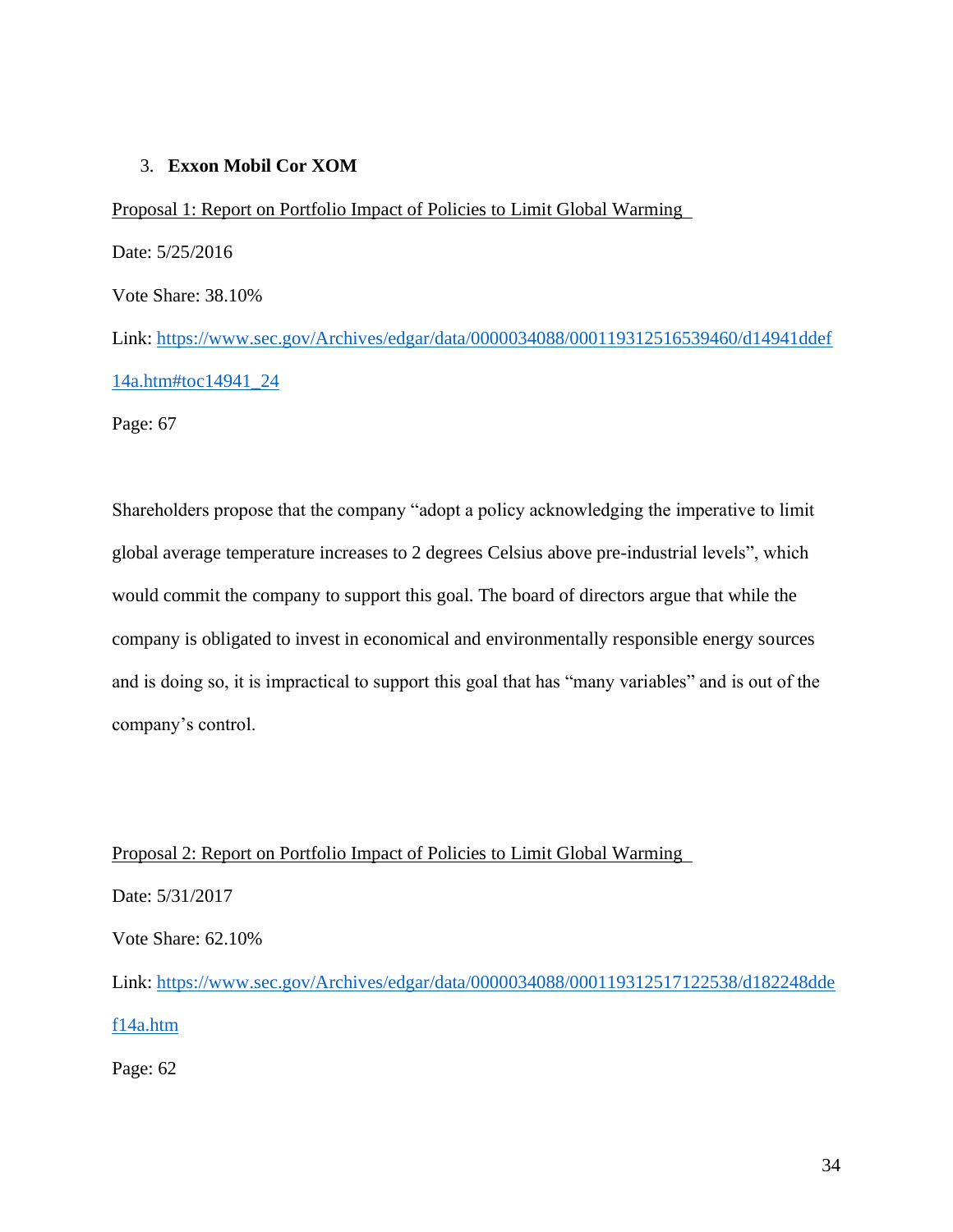This proposal is almost identical to the last, except that it includes that the company publishes an annual report on the "long-term portfolio impacts of technological advances and global climate change policies." It was also submitted by a different group of shareholders. Exxon had not published any reports of how its portfolio performs under a 2-degree scenario, where the company supports the global goal. The board of directors argue that the company is a leader in energy development and that its portfolio is analyzed annually for commercial viability. They also argue that the company complies with SEC definitions and requirements.

This proposal received a high number of votes, 62%. This shows that shareholders believe that Exxon is not doing enough to show how their portfolio would perform if they increased their efforts to limit global warming. Understandably, the board of directors argued against it because they understand the risks present in making an oil company more sustainable.

#### Proposal 3: Report on Methane Emissions

Date: 5/31/2017

Vote Share: 38.70%

Link: [https://www.sec.gov/Archives/edgar/data/0000034088/000119312517122538/d182248dde](https://www.sec.gov/Archives/edgar/data/0000034088/000119312517122538/d182248ddef14a.htm) [f14a.htm](https://www.sec.gov/Archives/edgar/data/0000034088/000119312517122538/d182248ddef14a.htm)

Page: 64

Shareholders argue that Exxon does not provide information on methane leak detection and repair practices, compared to other companies in the sector. The proposal describes the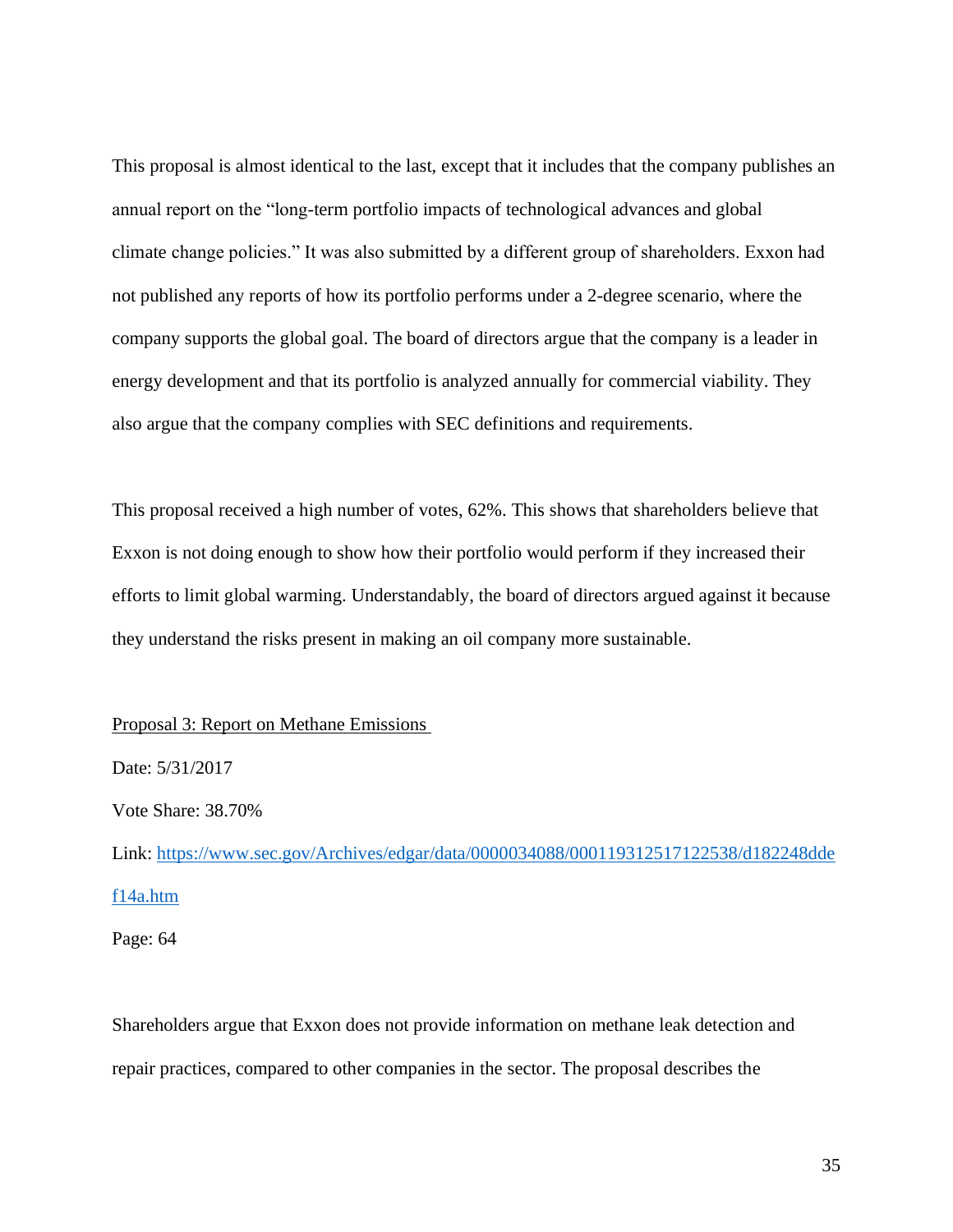significance that methane leaks have on climate change, and the inaccuracy of reported leaks within the sector. The proposal claims that Exxon was the "second highest methane emitter from onshore production in 2014." Shareholders request that the company create an annual report their methane leakage and actions to minimize them. The board argued that the company "meets the stated interest of the proposal." Judging by the relatively high vote share (38% is on right side of the distribution) even despite the board recommending that shareholders vote against the proposal, many shareholders believe that Exxon is not providing enough information about methane leakage nor taking enough action to prevent it.

#### 4. **Chevron**

#### Proposal 1: Appoint Independent Director with Environmental Expertise

Date: 5/30/2012 Vote Share: 21.50% Link: [https://www.sec.gov/Archives/edgar/data/0000093410/000119312512160701/d304761dde](https://www.sec.gov/Archives/edgar/data/0000093410/000119312512160701/d304761ddef14a.htm) [f14a.htm](https://www.sec.gov/Archives/edgar/data/0000093410/000119312512160701/d304761ddef14a.htm)

Page: 88

Shareholders proposed that Chevron appoints an environmental expert to their board due to its recent citations for harmful environmental practices. They argue that controversies may damage shareholder value, and it is in their best interest to address and deal with environmental challenges in an "effective, strategic and transparent manner".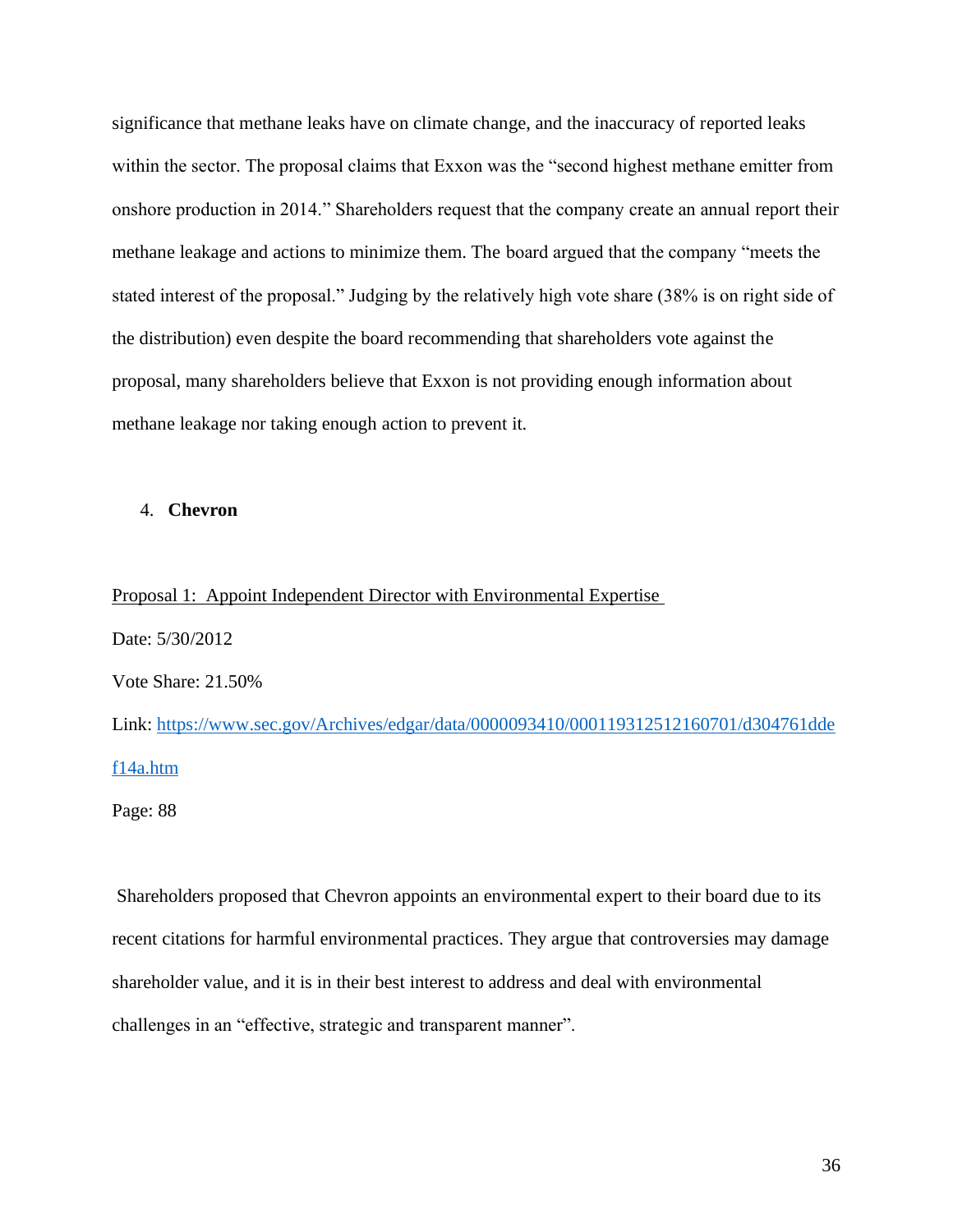The board challenged this proposal by stating their commitment to their environmental practices. They also argued that board members have "environmental expertise" and that having a special purpose director is "not a good corporate governance practice". Their arguments are weak though, stating that shareholders have voted against similar proposals in the past shareholder meetings as evidence. The citations listed in the proposal were all from the previous year, showing that Chevron is not taking enough action on the matter.

#### Proposal 2: Investment Hazards of Offshore Oil Drilling

Date: 5/29/2013 Vote Share: 7.30%

Link: [https://www.sec.gov/Archives/edgar/data/0000093410/000130817913000196/lchevron\\_de](https://www.sec.gov/Archives/edgar/data/0000093410/000130817913000196/lchevron_def14a.htm) [f14a.htm](https://www.sec.gov/Archives/edgar/data/0000093410/000130817913000196/lchevron_def14a.htm)

Page: 74

Shareholders proposed that a report be issued that includes information on all offshore oil wells, current and projected expenditure for maintenance and inspections, and cost of research to improve procedures following marine oil spills. The board unanimously recommends that shareholders vote against this proposal because the company fully addresses the concerns through recent disclosures. Being that only about 7% of shareholders voted in favor of this proposal, it seems that the board made a compelling argument and that the information available at the time was sufficient and a report would have been redundant.

37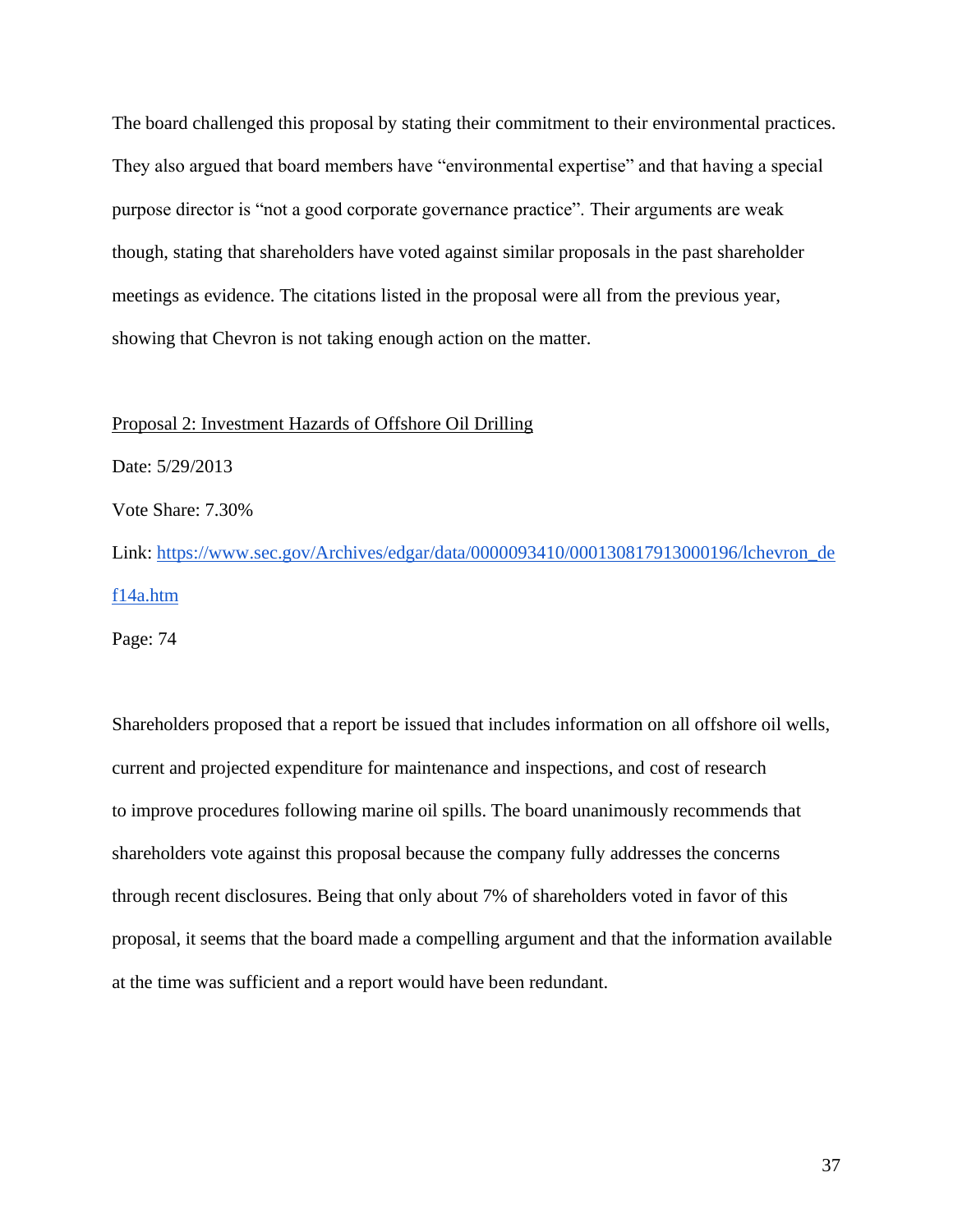Any shareholders can put forward a proposal at shareholder meetings, it is likely that some are not fully informed before making the proposal. This could partially explain why so many proposals receive a low number of votes. Proposals may receive a higher number of votes when there is not enough information regarding the matter available to shareholders. In this case, the board would have made a less compelling counter argument.

#### Proposal 3: Targets for Reducing Greenhouse Gas Emissions

Date: 5/25/2016 Vote Share: 7.90%

Link: [https://www.sec.gov/Archives/edgar/data/0000093410/000119312516533382/d117593dde](https://www.sec.gov/Archives/edgar/data/0000093410/000119312516533382/d117593ddef14a.htm) [f14a.htm](https://www.sec.gov/Archives/edgar/data/0000093410/000119312516533382/d117593ddef14a.htm)

Page: 68

Shareholders proposed that the board adopt long-term targets for reducing greenhouse gas emissions that would embody the Cancun Agreement - to limit warming to 2 degrees Celsius. This proposal does not explicitly state the actions that the company should take to meet the targets, simply proposes that the company set short term benchmarks and long-term reduction goals.

In their response, the board argued that the world's energy demand is growing and that emission targets could "put the company at a competitive disadvantage." Both of these statements are true and most shareholders agreed. Setting these targets would have entailed adopting environmental practices that risk shareholder value. This proposal is a good example because it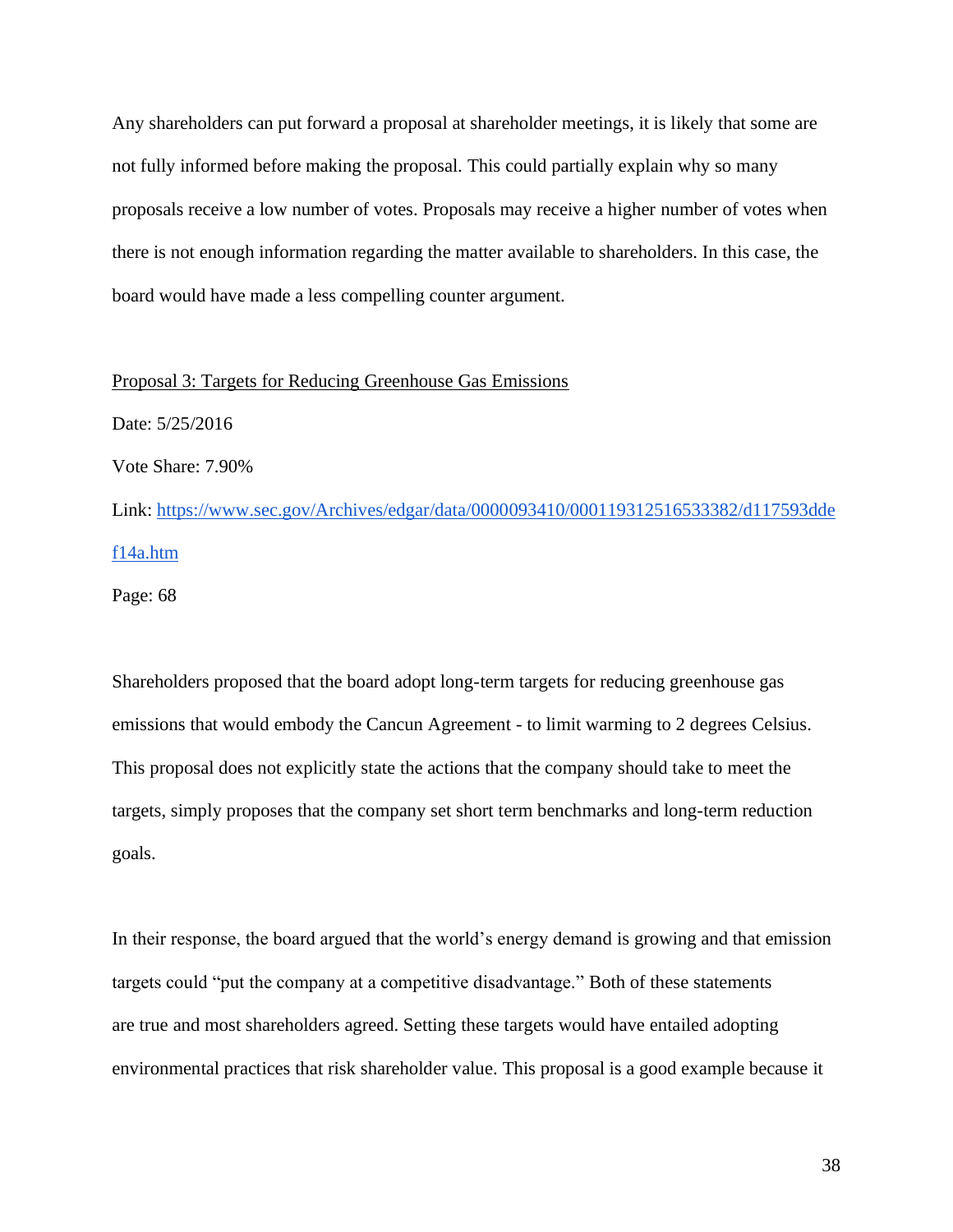is not a proposal to report on a matter. It shows us that while shareholders do value sound environmental practices, they value shareholder value more.

#### 5. **ConocoPhillips COP**

Proposal 1: Greenhouse Gas Reduction Goals Date: 5/14/2013 Vote Share: 24.62% Link: [https://www.sec.gov/Archives/edgar/data/0001163165/000130817913000118/lconocophill](https://www.sec.gov/Archives/edgar/data/0001163165/000130817913000118/lconocophillips_def14a.htm) [ips\\_def14a.htm](https://www.sec.gov/Archives/edgar/data/0001163165/000130817913000118/lconocophillips_def14a.htm)

Page: 82

Shareholders requested that the board set goals to reduce greenhouse gas emissions. While the company acknowledges the importance of addressing climate change, there have been no targets or timeline for reducing emissions. The board argued against the proposal stating that the company has on-going efforts and that it is following regulations in countries of operation. They argue that it would be a poor use of resources.

Proposal 2: Report on Executive Incentive Compensation Alignment with Low-Carbon

Scenarios

Date: 5/16/2017

Vote Share: 6.41%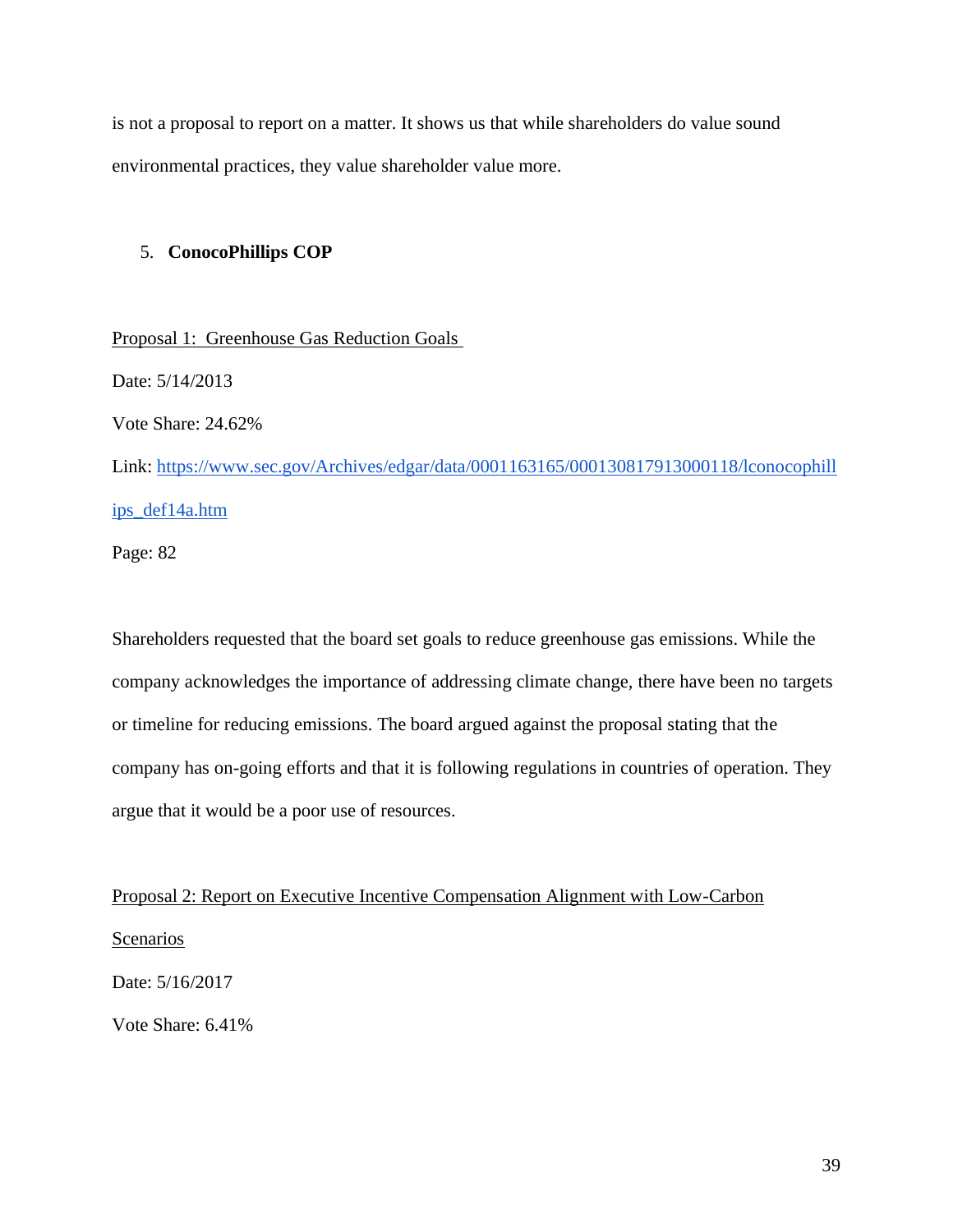Link: [https://www.sec.gov/Archives/edgar/data/0001163165/000104746917002284/a2230814zd](https://www.sec.gov/Archives/edgar/data/0001163165/000104746917002284/a2230814zdef14a.htm#stockitem6) [ef14a.htm#stockitem6](https://www.sec.gov/Archives/edgar/data/0001163165/000104746917002284/a2230814zdef14a.htm#stockitem6)

Page: 85

Shareholders proposed that the company make an annual report on how much "incentive compensation programs for senior executives promote resilience to low-carbon scenarios associated with efforts to limit global temperature." The report would show how financially accountable executives are for their efforts to improve the company's carbon efficiency. The board urged shareholders to vote against the proposal because they feel that the company is already doing well in this matter. They speak on several items such as, their compensation programs, low carbon objectives, their improving reduction in emissions, and their nomination to the Dow Jones North America Leaders List with improvements in their Carbon Disclosure Project scoring. Shareholders seem to agree with the board. The low vote share tells us that most shareholders feel this report would either be redundant or a poor use of resources.

#### 6. **Danaher DHR**

Proposal 1: Goals for Reduction of Greenhouse Gases

Date: 5/9/2017

Vote Share: 29.41%

Link: [https://www.sec.gov/Archives/edgar/data/0000313616/000119312517105116/d346897dde](https://www.sec.gov/Archives/edgar/data/0000313616/000119312517105116/d346897ddef14a.htm) [f14a.htm](https://www.sec.gov/Archives/edgar/data/0000313616/000119312517105116/d346897ddef14a.htm)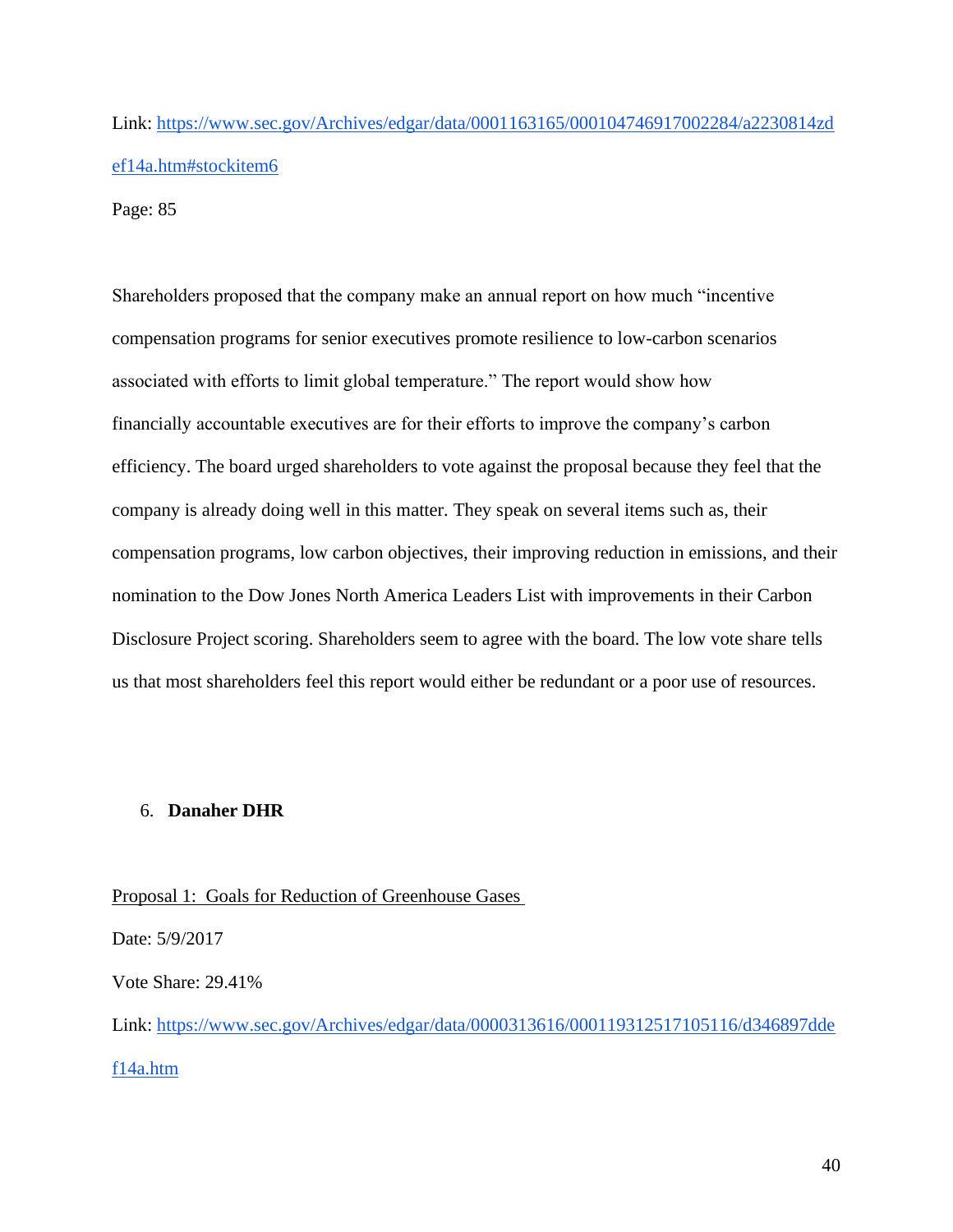Page: 66

Shareholders proposed that the company set goals for reducing greenhouse gas emissions in accordance with the Paris Climate Agreement, and report on its plans to achieve its goals. The board argued that this proposal would circumvent their decentralized operations business structure. Additionally, while the company is committed to corporate social responsibility, it is best if the company decides how to manage emissions in a way that best serves shareholders. This proposal received a relatively high number of votes likely because shareholders believe it is in their best interest that the company set targets to meet these goals and that they are not yet doing enough.

#### 7. **Dominion Energy D**

# Proposal 1: Sustainability as a Performance Measure for Executive Compensation

Date: 5/6/2015

Vote Share: 4.93%

Link: [https://www.sec.gov/Archives/edgar/data/0000715957/000119312515101701/d862565dde](https://www.sec.gov/Archives/edgar/data/0000715957/000119312515101701/d862565ddef14a.htm) [f14a.htm](https://www.sec.gov/Archives/edgar/data/0000715957/000119312515101701/d862565ddef14a.htm)

Page: 72

Shareholders proposed that the company establish compensation and/or bonus incentives for executives based on "reductions in the tons of carbon dioxide emitted". The board argued that an incentive plan is not necessary for long-term shareholder value growth. They believe that their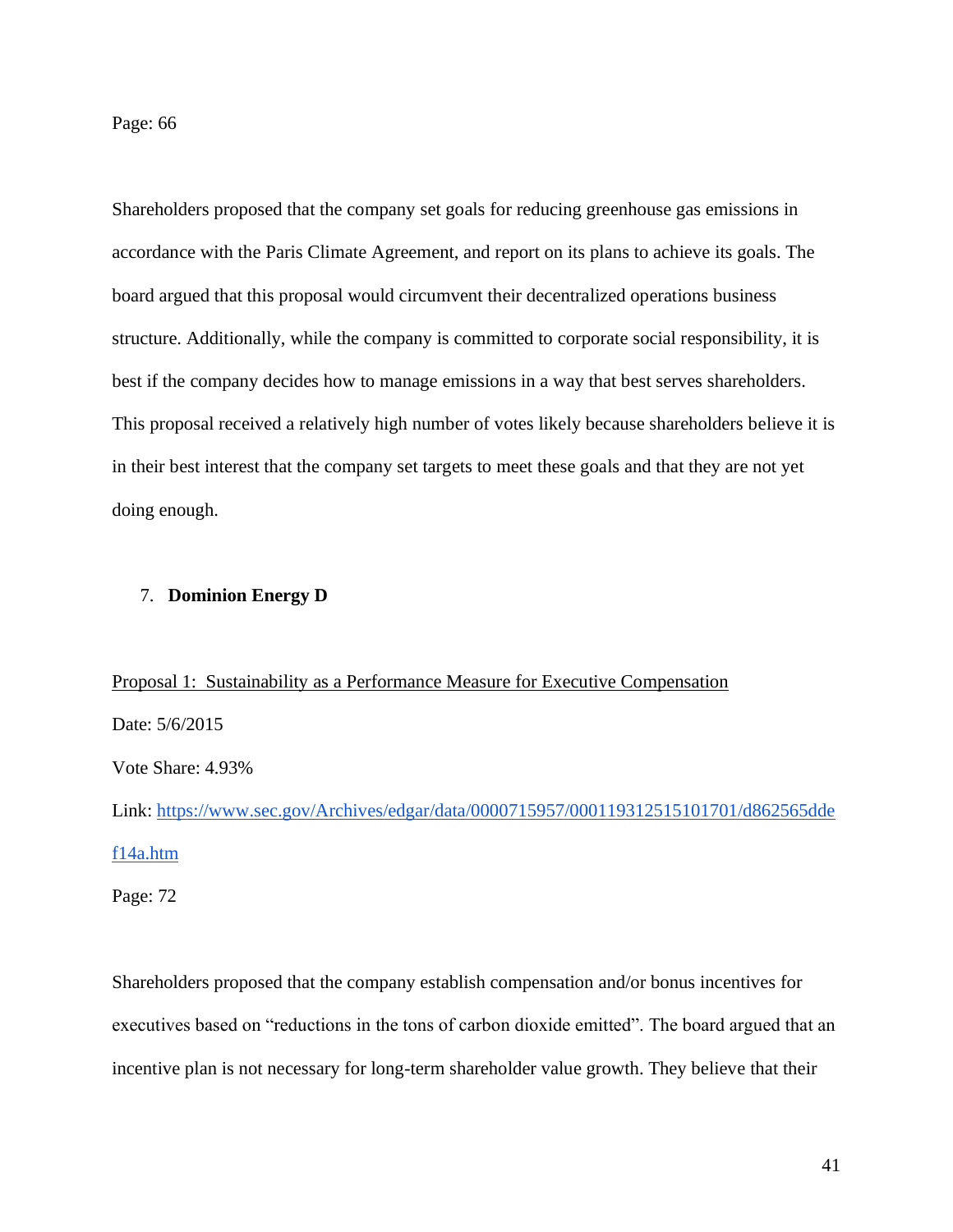current compensation plan rewards sustainable performance goals and shareholder value. The vote share of 5% tells us that shareholders mostly agree with the board.

#### Proposal 2: Report on Portfolio Impact of Policies to Limit Global Warming

Date: 5/10/2017

Vote Share: 47.84%

Link: [https://www.sec.gov/Archives/edgar/data/0000715957/000119312517089312/d340312dde](https://www.sec.gov/Archives/edgar/data/0000715957/000119312517089312/d340312ddef14a.htm) [f14a.htm](https://www.sec.gov/Archives/edgar/data/0000715957/000119312517089312/d340312ddef14a.htm)

Page: 60

Shareholders proposed that the company publish a report on the "long-term impacts of the company's portfolio, of public policies and technological advances that are consistent with limiting global warming to nor more than two degrees Celcius over pre-industrial levels." They request that the report include how the company can change its capital expenditure to align with a two degree scenario, and how the company plans to integrate new technology, regulation and business models. The board argued that the company has already implemented an environmental strategy to address the challenges that climate change has on the business. The 48% vote share tells us that shareholders disagreed with the board. Shareholders are interested in having more information about the effects that climate change has on the business, and how the company can mitigate those effects.

#### 8. **McDonald's MCD**

Proposal 1: Report on Environmental Impact of Polystyrene Foam Cups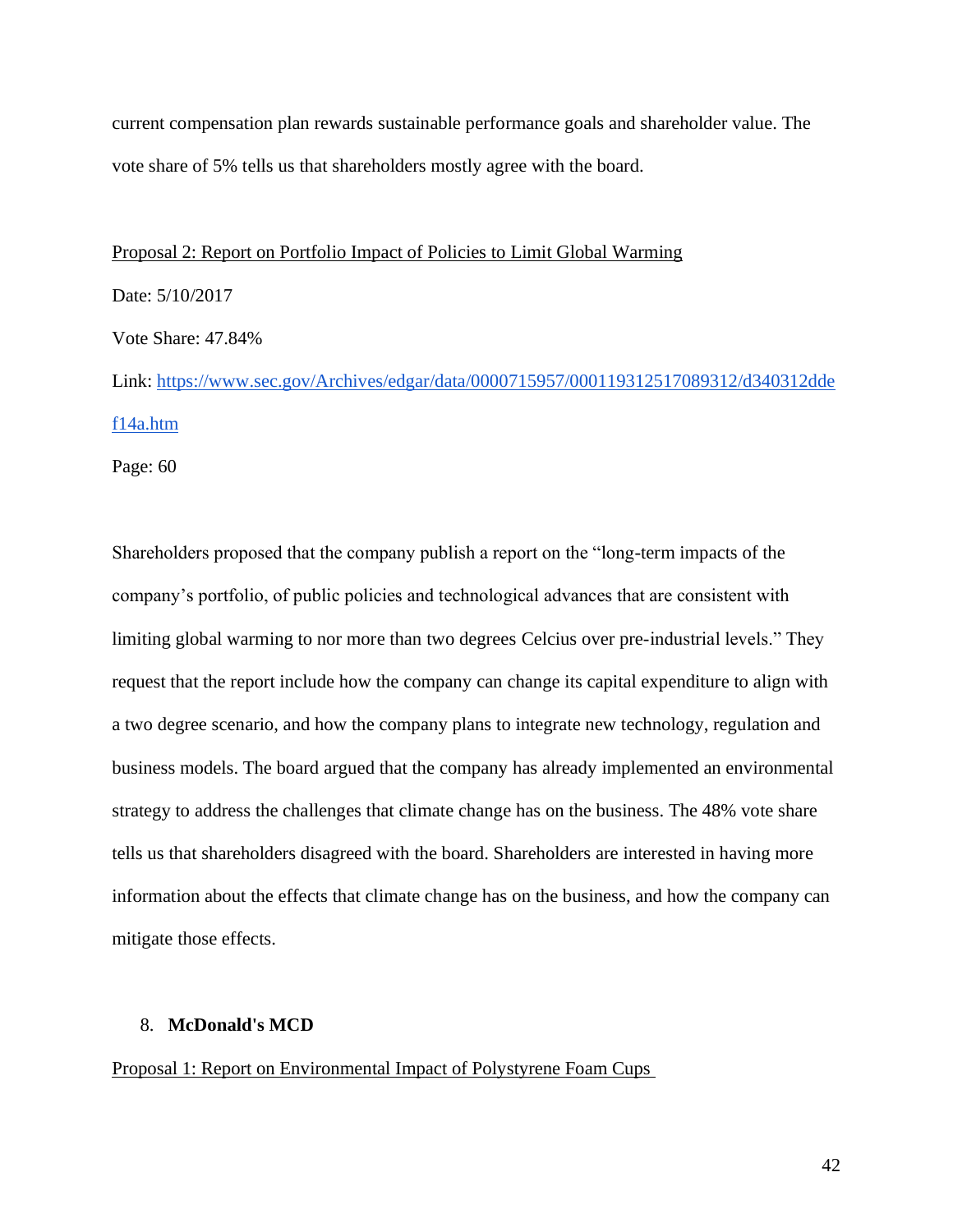#### Date: 5/24/2017

Vote Share: 30.90%

Link: [https://www.sec.gov/Archives/edgar/data/0000063908/000120677417001192/mcdonalds3](https://www.sec.gov/Archives/edgar/data/0000063908/000120677417001192/mcdonalds3170981-def14a.htm) [170981-def14a.htm](https://www.sec.gov/Archives/edgar/data/0000063908/000120677417001192/mcdonalds3170981-def14a.htm)

Page: 73

Shareholders requested that the company report the number of foam cups that could reach the environment, and what the impact may be on the health of marine life and humans. They requested that the report include reputational, financial and operations risks and a timeline to phase out their use. The board argued against this proposal stating that the company has a strong track record of sustainability and considers the environmental impact of the foam cups in their packaging. This proposal received a significant number of votes: 31% vote share. Shareholders are concerned about the impact of foam cups and believe that it is in their best interest that the company address this issue. This proposal opens the door to more conversation that can eventually lead to changes in the company's packaging, posing a direct financial risk to shareholders.

#### 9. **PPL Corp PPL**

Proposal 1: Climate Change: 2 Degree Scenario Analysis

Date: 5/17/2017

Vote Share: 56.80%

Link: [https://www.sec.gov/Archives/edgar/data/0000922224/000119312517111007/d334463dde](https://www.sec.gov/Archives/edgar/data/0000922224/000119312517111007/d334463ddef14a.htm) [f14a.htm](https://www.sec.gov/Archives/edgar/data/0000922224/000119312517111007/d334463ddef14a.htm)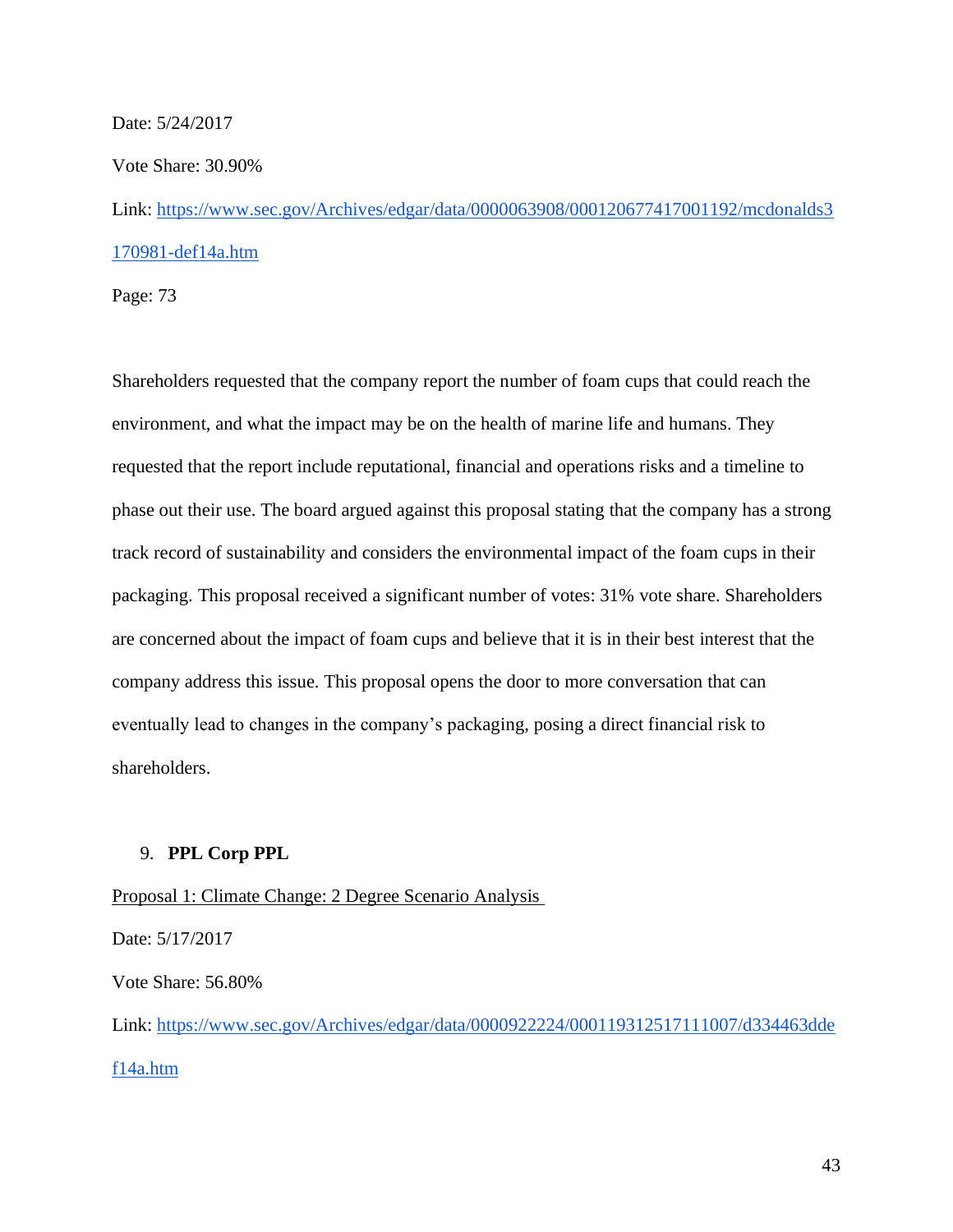Page: 82

Shareholders proposed that the company analyze and report the long-term impact of their "portfolio, public policies and technological advances that are consistent with limiting global warming to no more than two degrees Celsius over pre-industrial levels." The board argued that this proposal would not be a good use of resources because of the lack of framework and uncertainty regarding the Paris Agreement. Shareholders voted in favor of this proposal with 57% yes votes, significantly more than the mean and median vote share. Shareholders feel that it is in their best interest that the company invest more resources into a climate change policy.

#### 10. **The AES Corp AES**

#### Proposal 1 : Report on Company Policies to Limit Global Warming

Date: 4/20/2017

Vote Share: 37.41%

Link: [https://www.sec.gov/Archives/edgar/data/0000874761/000087476117000008/a2017proxys](https://www.sec.gov/Archives/edgar/data/0000874761/000087476117000008/a2017proxystatement.htm) [tatement.htm](https://www.sec.gov/Archives/edgar/data/0000874761/000087476117000008/a2017proxystatement.htm)

Page: 64

Shareholders proposed that the company analyze and report the long-term impact of their "portfolio, public policies and technological advances that are consistent with limiting global warming to no more than two degrees Celsius over pre-industrial levels." They argued that the company is carbon intensive compared to other companies in the U.S. They argued that risks and opportunities relevant to global warming are important to shareholders. The board argued against